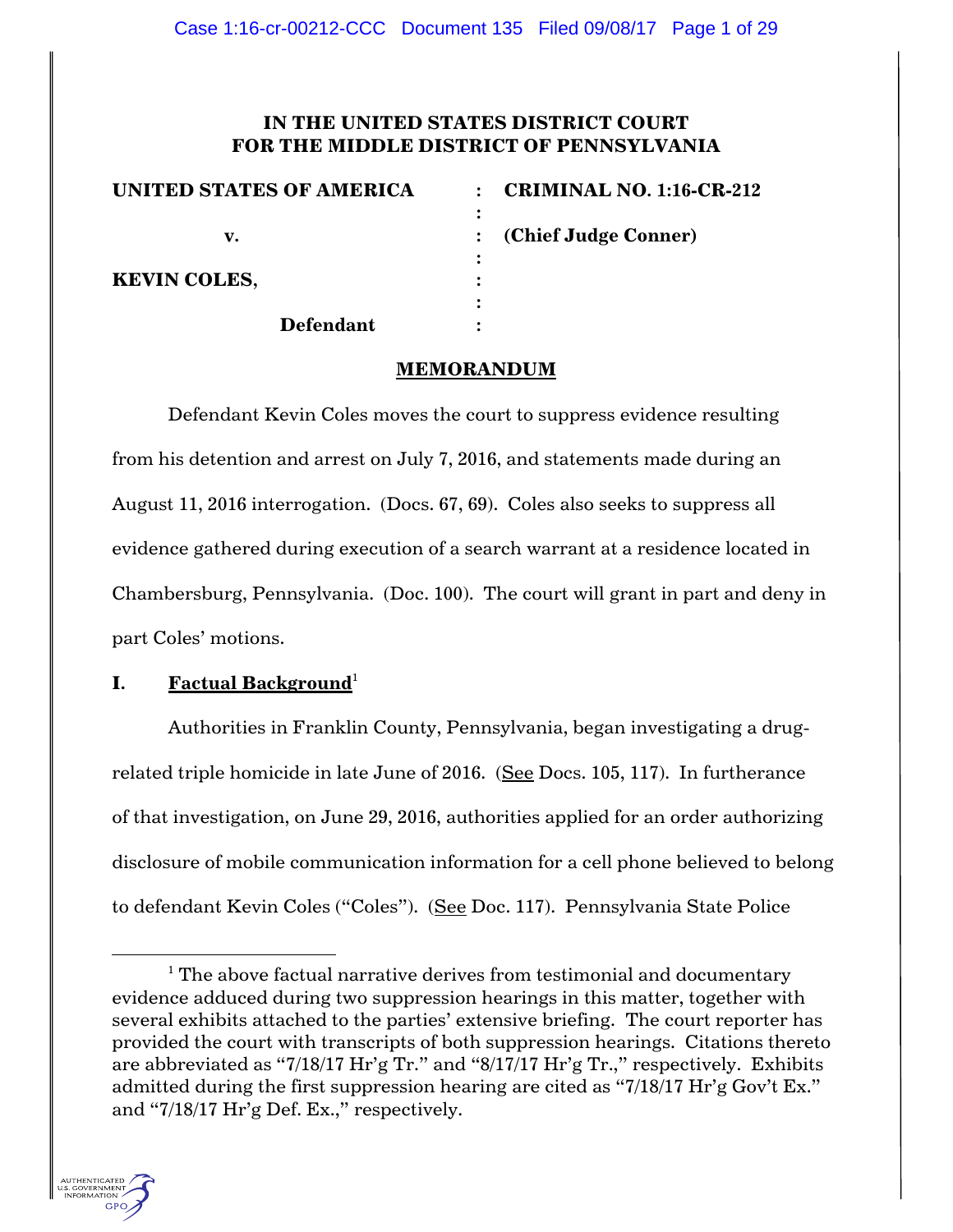#### Case 1:16-cr-00212-CCC Document 135 Filed 09/08/17 Page 2 of 29

Trooper Jeffrey Baney described the ongoing investigation in detail and indicated his belief that Coles' cell phone may obtain information relevant to same. (See id.) On June 30, 2016, Franklin County Court of Common Pleas Judge Angela R. Krom granted the application, expressly finding "that there is probable cause to believe that information relevant to an ongoing criminal investigation . . . will be obtained" from Coles' cell phone. (Doc. 99-1 at 1). The order stated that its authorization "shall be without geographic limitations as long as the results of the disclosure . . . are monitored within the jurisdiction of the court." (Id. at 5).

Pennsylvania State Police Trooper Neal Navitsky ("Trooper Navitsky") monitored Coles' cell phone in accordance with Judge Krom's order. (8/17/17 Hr'g Tr. 42:14-16, 43:11-15). Cell site location information revealed that, on July 7, 2016, Coles was near a Days Inn in Hagerstown, Maryland. (Id. at 44:18-45:5). Trooper Navitsky relayed Coles' location to the Maryland State Police fugitive apprehension team. (7/18/17 Hr'g Tr. 7:1-12; 8/17/17 Hr'g Tr. 44:18-45:5). At the time, Maryland authorities were aware that a bench warrant for Coles' arrest had been issued in New York state on July 30, 2015. (7/18/17 Hr'g Tr. 10:20-12:19; see 7/18/17 Hr'g Gov't Ex. 1). A National Crime Information Center ("NCIC") printout listed the warrant under the phrase "FULL EXTRADITION," but directed authorities to contact the originating agency to confirm both the warrant and the authorization for extradition. (Doc. 79-1; see 7/18/17 Hr'g Tr. 26:2-24). The printout stated that Coles was wanted for second degree arson. (Doc. 79-1; see also 7/18/17 Hr'g Tr. 26:13-17). Detective Jesse Duffy ("Detective Duffy"), a member of the Hagerstown Police Department, testified that dispatch confirmed the warrant with New York state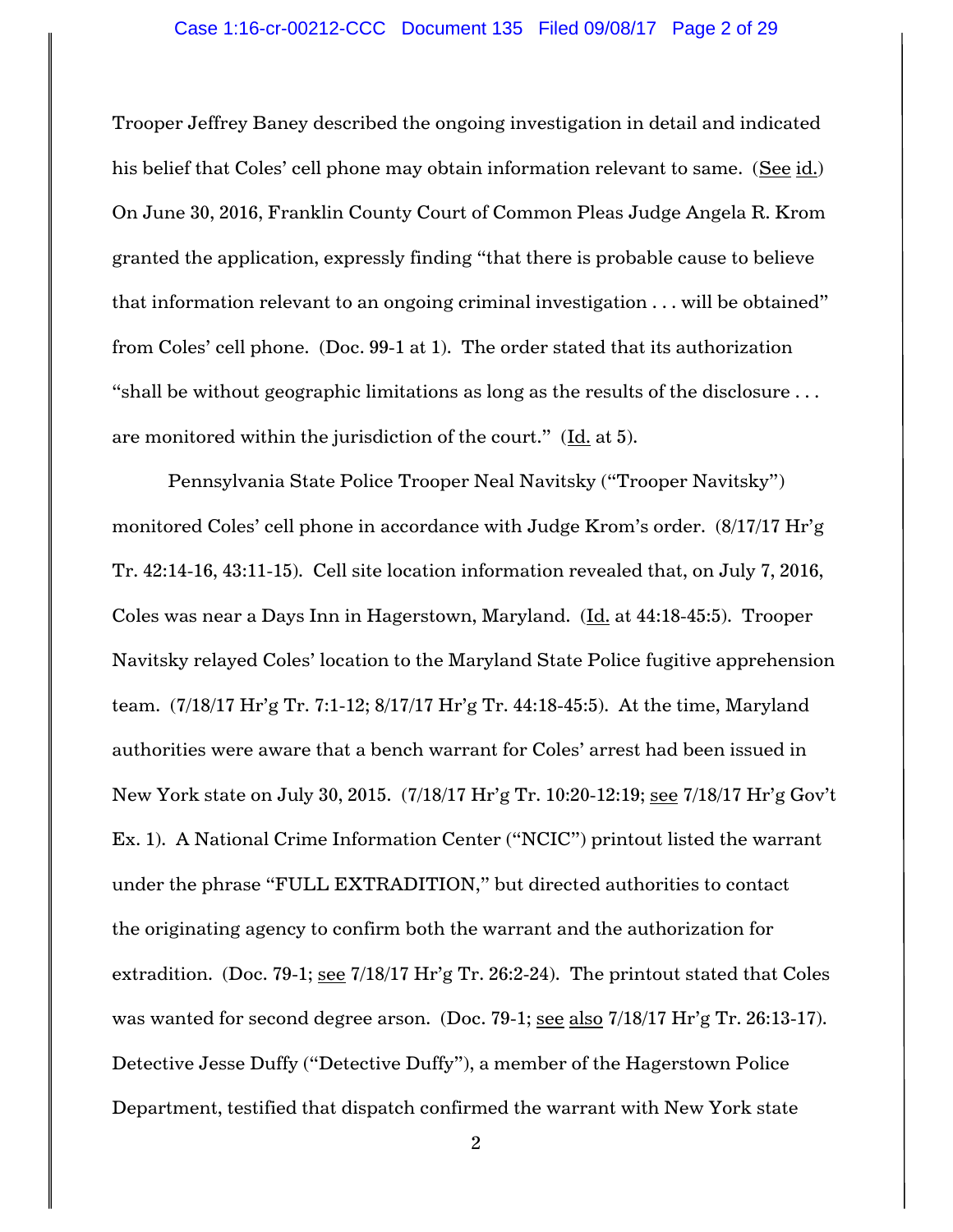authorities and advised field officers "that full extradition was authorized." (7/18/17 Hr'g Tr. 5:23-6:1, 11:17-13:5, 20:20-21:12, 26:18-27:2).

The Maryland State Police fugitive apprehension team coordinated with Hagerstown police to arrest Coles. (See 7/18/17 Hr'g Tr. 7:1-12). The team gathered outside of the Days Inn in Hagerstown and prepared to make contact with Coles in his hotel room. (Id. at 7:1-12, 18:22-19:4). Before officers could execute their plan, they observed Coles exiting the hotel with a large white trash bag which "appeared to be pretty full of items."  $(\underline{Id}$  at 7:16-17, 8:1-9). Coles waited underneath the hotel portico for "several minutes" until a silver Chevrolet Equinox pulled up, at which point Coles walked immediately to the vehicle and entered the rear passenger side.  $(\underline{Id}$  at 8:5-22). When the vehicle began to exit the portico, the apprehension team surrounded it with guns drawn, directed its occupants to keep their hands in the air, and ordered Coles to exit the vehicle. (Id. at 8:14-9:2).

Officers removed Coles from the vehicle and brought him to the ground, whereupon he was handcuffed and secured.  $(\underline{Id.}$  at 9:22-10:1). A white Motorola cell phone fell to the ground when Coles exited the vehicle.  $(\underline{Id.}]$  at 9:3-16). During a search of Coles' person following the arrest, authorities recovered a black Kyocera cell phone. (Id. at 10:2-11). Authorities also observed a ZTE cell phone on the rear passenger seat of the vehicle. (Id. at 10:12-17). Coles was placed into custody, and he has remained in custody since that time. (See 7/18/17 Hr'g Tr. 49:2-8; 8/17/17 Hr'g Tr. 6:6-10).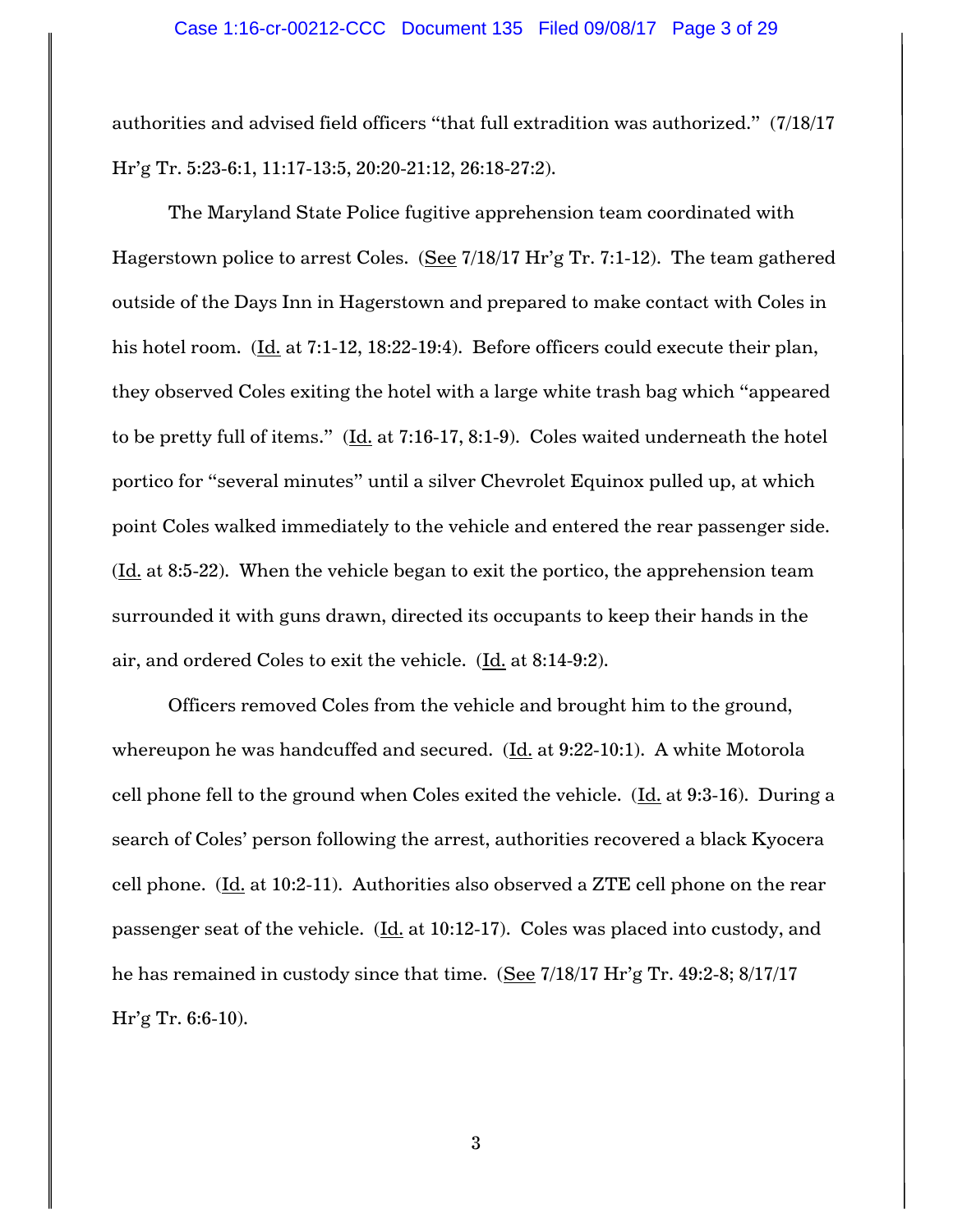Detective Duffy applied to the Circuit Court of Washington County,

Maryland, for a search warrant for the Chevrolet Equinox. (7/18/17 Hr'g Tr. 13:6-

21). In his affidavit in support of the warrant application, Detective Duffy described

the underlying homicide investigation and Coles' association with the victims. (See

7/18/17 Hr'g Gov't Ex. 2 at 6-7). Detective Duffy stated, in pertinent part:

It was learned that Coles had an active bench warrant out of New York State for a probation violation concerning an attempted homicide. On July 7, 2016, Coles was located at the Days Inn Motel in Hagerstown, Maryland. Coles was observed exiting the Days Inn Motel carrying a white bag. Coles was under constant surveillance from the time he exited the motel to the time he entered the aforementioned vehicle. Coles got into a silver in color, 2014 Chevrolet Equinox bearing MD registration 1BT1827 which was subsequently stopped due to the outstanding warrant. Coles was taken into custody at this time for the warrant. There were four other occupants in the car. The vehicle was secured and towed to Hagerstown Police Department (HPD) impound lot.

One of the occupants in the vehicle related she had just met Coles about one week prior and observed Coles in possession of a gun on his person 2-3 times. She further advised that at approximately 0030 hours (07/07/16), they were in the aforementioned vehicle when they were encountered by HPD responding to a call for a suspicious vehicle. Coles provided a false name of Curtis Smith to HPD. As the HPD officer was running the name, Coles fled from the vehicle on foot. A foot pursuit ensued for two blocks; however Coles got away.

Upon taking Coles into custody, a search incident to arrest of his person was conducted with negative results for a weapon. Coles also did not have the white bag on his person. The Days Inn Motel room that Coles had been in was searched with negative results for a weapon.

(Id. at 7). A magisterial district judge approved Detective Duffy's application, and

authorities executed the warrant on July 7, 2016.  $(7/18/17 \text{ H} \text{r} \text{'g} \text{Tr}$ . 13:12-14:5; see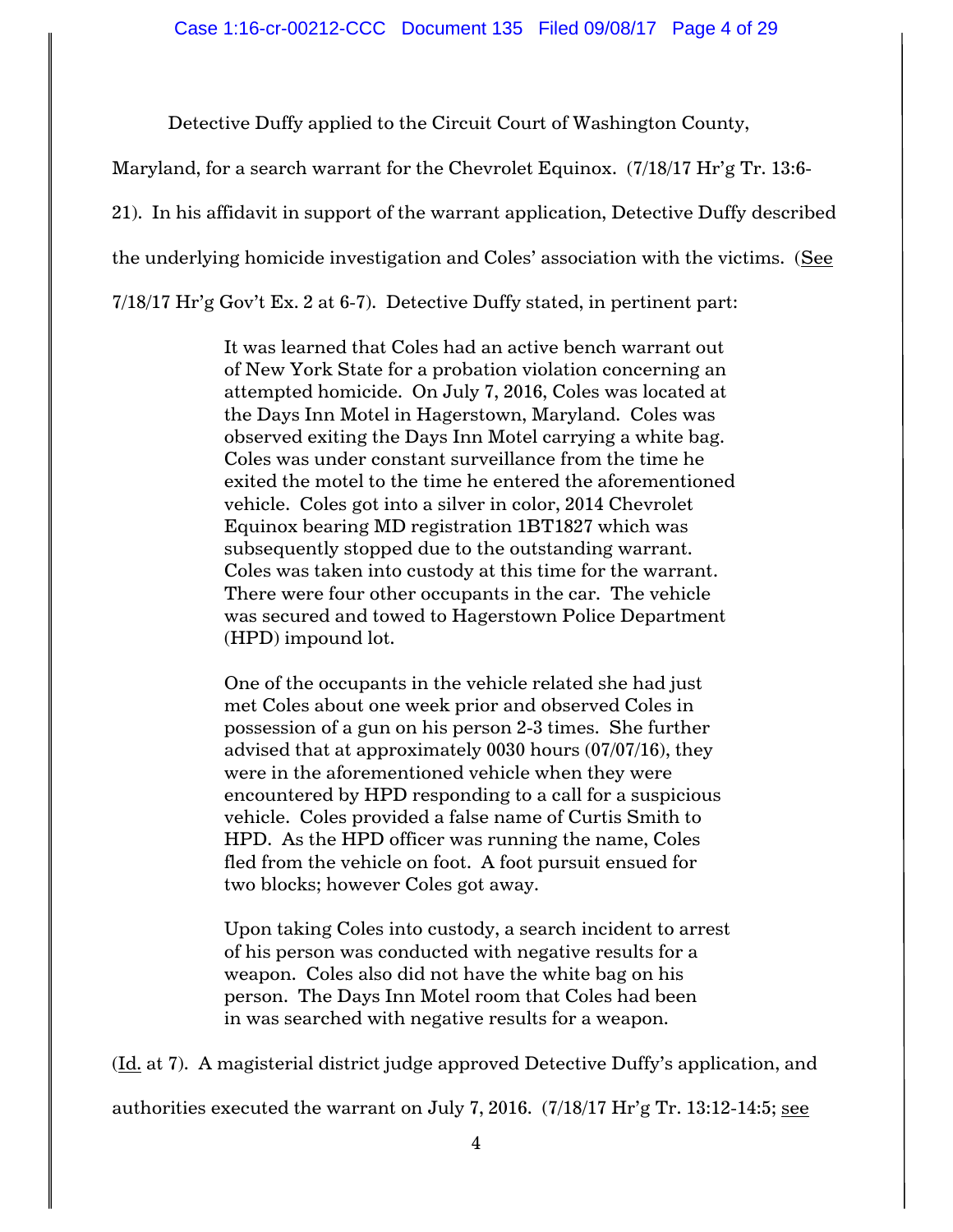also 7/18/17 Hr'g Gov't Ex. 2 at 1-2). Authorities recovered, *inter alia*, several cell phones, a tablet, a plastic bag containing suspected heroin, and a white trash bag containing clothing.  $(7/18/17 \text{ Hr/g Tr. } 14:1-15$ ; see also  $7/18/17 \text{ Hr/g Gov't Ex. } 2 \text{ at } 10)$ .

Later that same day, Pennsylvania State Police Trooper Antwjuan Cox ("Trooper Cox") traveled to the Hagerstown Police Department to interview Coles. (See 7/18/17 Hr'g Tr. 49:2-17). Trooper Cox advised Coles of his Miranda rights.  $(7/18/17 \text{ Hr/g Def.}$  Ex. 102 at 1; see  $7/18/17 \text{ Hr/g Tr.}$  56:16-57:8). Coles replied that he would listen to what Trooper Cox had to say before determining if he wanted to have an attorney present. (7/18/17 Hr'g Def. Ex. 102 at 1; see 7/18/17 Hr'g Tr. 56:16-57:8). Trooper Cox indicated that he wished to speak with Coles about the homicide in Franklin County. (7/18/17 Hr'g Tr. 67:22-24). After some preliminary inquiries, Coles stated that he was uncomfortable with Trooper Cox's questions and expressly requested an attorney. (7/18/17 Hr'g Def. Ex. 102 at 1; see 7/18/17 Hr'g Tr. 56:16- 57:8). Trooper Cox reported that questioning ceased as soon as Coles requested counsel. (7/18/17 Hr'g Def. Ex. 102 at 1-2; 7/18/17 Hr'g Tr. 57:6-8).

Trooper Cox and Drug Enforcement Agency Special Agent Keith T. Kierzkowski ("Agent Kierzkowski") traveled to Franklin County Jail to interview Courtney Smith ("Smith"), a target of a narcotics investigation and associate of Coles, on July 21, 2016. (Doc. 105 at 3). Smith admitted distributing heroin and crack cocaine from her apartment at 142 Lincoln Way West in Chambersburg, Pennsylvania with Coles and others. (Id.) Smith reported to Trooper Cox and Agent Kierzkowski that she believed Coles continued to use the apartment to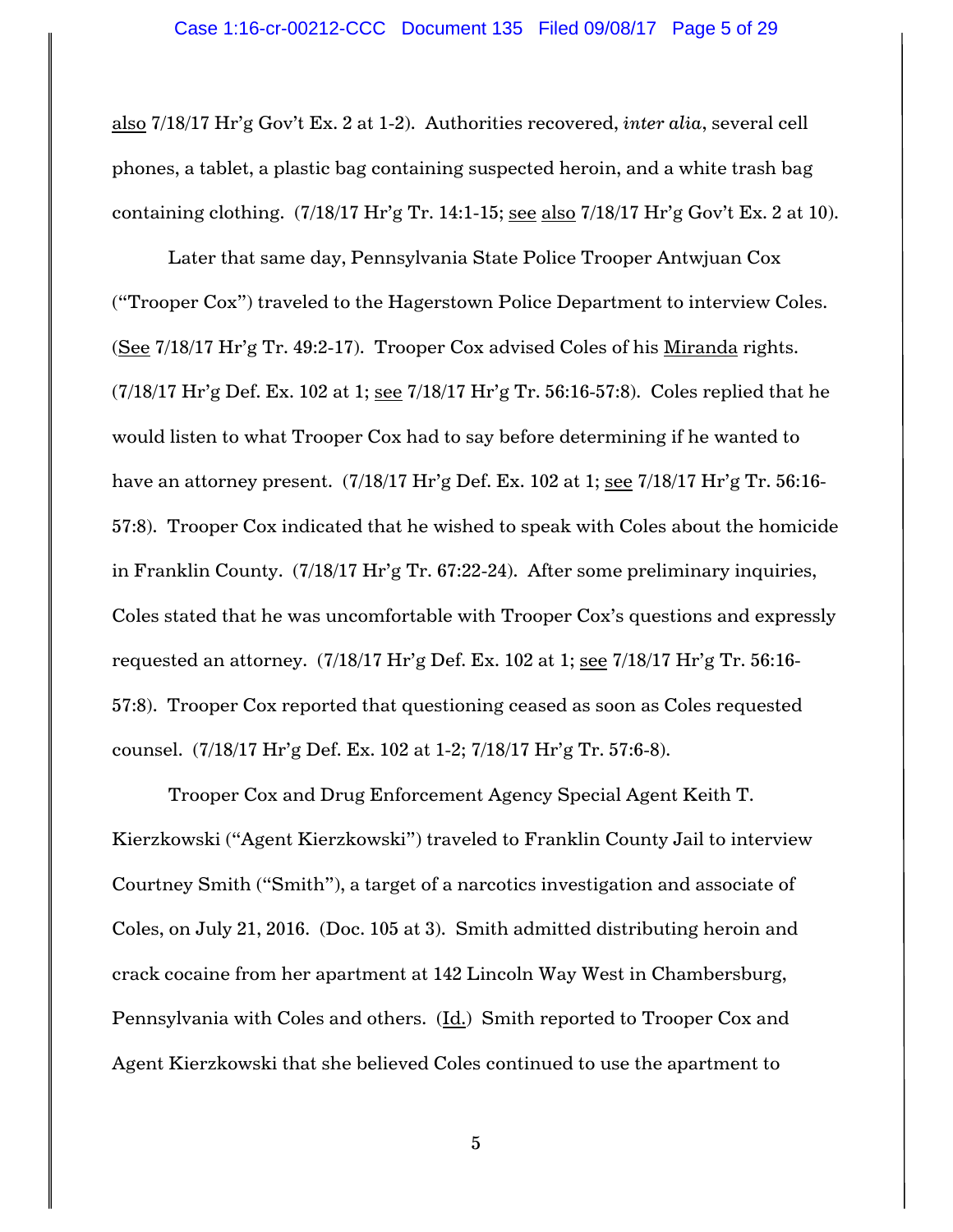distribute heroin while she was incarcerated.<sup>2</sup> (Id.) At the end of the interview, Smith executed a Pennsylvania State Police Consent to Search form for her apartment at 142 Lincoln Way West. (See Doc. 112-1; see also Doc. 105 at 3).

Pennsylvania State Police Troopers Paul M. Decker ("Trooper Decker") and Richard Kline performed the consent search at 142 Lincoln Way West on July 21, 2016. (Doc. 105 at 4). The officers observed the apartment door to be "hanging open" upon arrival. (Id.) The officers also observed that the hallway carpet had been removed, the hallway walls were freshly painted, and painting supplies were lying in the hallway.  $(\underline{Id})$  In the bedroom, officers discovered materials consistent with evidence recovered from the homicide scene. (Id.) Based on this information, Trooper Decker applied for and received a warrant to search the apartment. (See id. at 1). During execution of the warrant, authorities seized the painting and cleaning supplies as well as suspected drugs. (Id. at 6).

Coles was brought to the Hagerstown Police Department for additional questioning by Trooper Cox and Agent Kierzkowski on August 11, 2016. (7/18/17 Hr'g Tr. 29:21-30:2). Trooper Cox advised Agent Kierzkowski before the interview that Coles had requested counsel on July 7, 2016. (See 7/18/17 Hr'g Tr. 53:3-12). Trooper Cox met with Coles first to explain Agent Kierzkowski's role; during that meeting, Trooper Cox observed to Coles that "you kinda shut me down" during our last meeting. (See 7/18/17 Hr'g Def. Ex. 106 at 9:34:58-9:35:17). Agent Kierzkowski

 $\overline{\phantom{a}}$ 

 $2^2$  Coles confirmed during the second suppression hearing that he spent the night at Smith's apartment on an unknown number of occasions following her arrest. (See 8/17/17 Hr'g Tr. 11:24-13:23, 32:15-33:15). Coles claimed to have completed some "projects," including painting and removing carpet, while at the apartment. (Id. at 15:9-21, 32:15-33:15).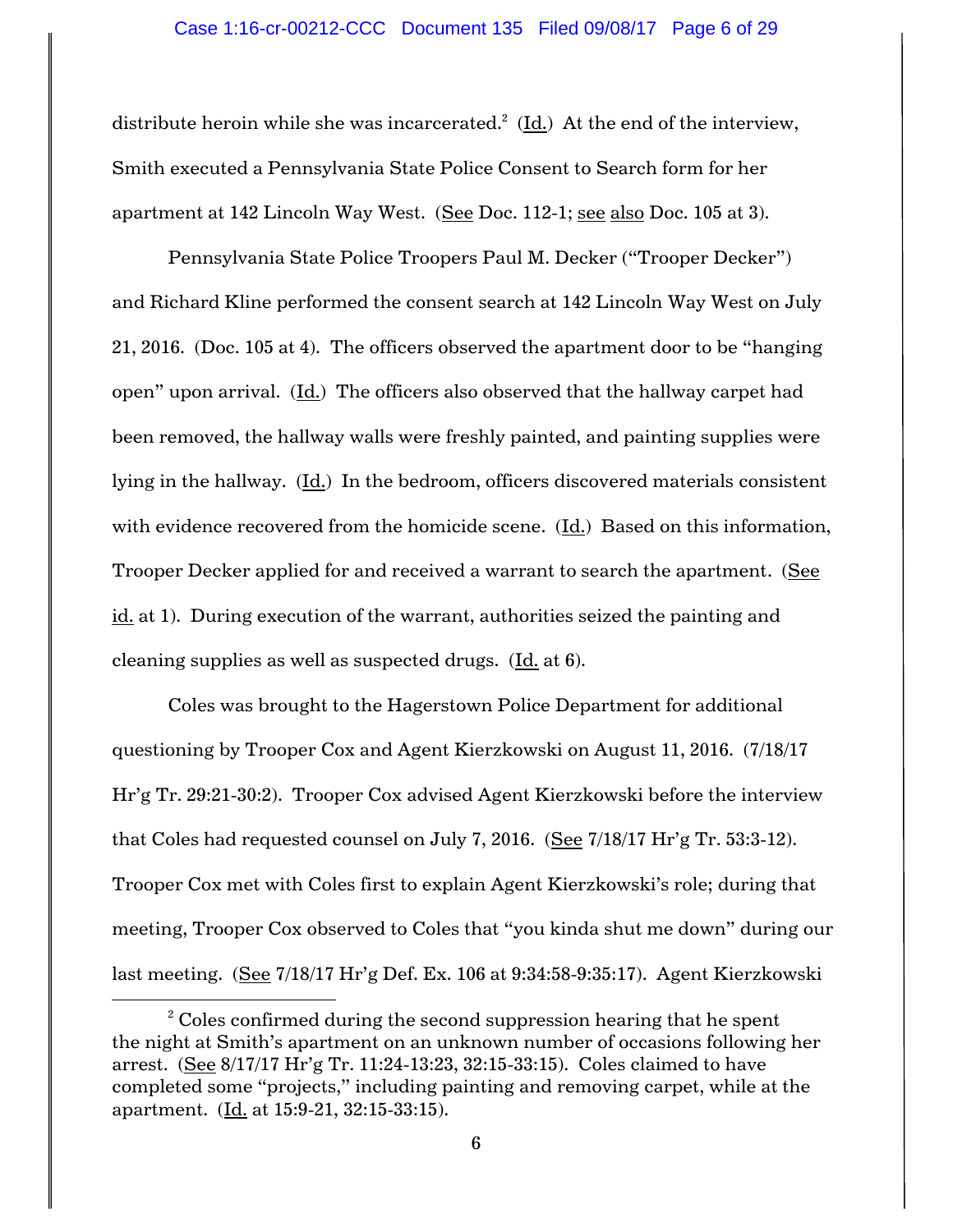then joined Trooper Cox and showed Coles a copy of the indictment returned against him in this case. (See 7/18/17 Hr'g Tr. 30:7-8).

As Trooper Cox began reading Coles his Miranda rights, Coles interrupted and attempted to recite the rights himself. (Id. at 30:12-31:14). Agent Kierzkowski explained to Coles that officers must themselves advise him of his rights, and Coles listened as Trooper Cox again read Coles his rights under Miranda. (Id. at 31:5-14). Coles did not explicitly waive his rights but proceeded to answer more than three hours' worth of questions concerning his involvement in drug trafficking and any knowledge he had with respect to the triple homicide. (See generally 7/18/17 Hr'g Def. Ex. 106). Only at the conclusion of the interview did Coles expressly renew his request for counsel. (See 7/18/17 Hr'g Tr. 32:9-33:1). Agent Kierzkowski then terminated the interview. (Id. at 32:25-33:1).

#### **II. Procedural History**

 $\overline{\phantom{a}}$ 

A federal grand jury returned a five-count indictment against Coles and codefendant Devin Dickerson on August 3, 2016. (Doc. 1). The indictment charges Coles in four counts, as follows: one count of conspiracy to distribute and possess with intent to distribute at least 100 grams of heroin and 28 grams of cocaine base in violation of 21 U.S.C. § 846 (Count 1); two counts of possession with intent to distribute heroin and cocaine base in violation of 21 U.S.C. § 841(a)(1) (Count 2 and Count 4); and one count of possession of a firearm during and in relation to a drugtrafficking offense in violation of 18 U.S.C.  $\S~924(c)^3$  (Count 5). Counts 2, 4, and 5

<sup>&</sup>lt;sup>3</sup> The indictment cites to 21 U.S.C.  $\S$  924(c) as the statutory provision undergirding Count 5. The correct statutory provision is 18 U.S.C.  $\S$  924(c).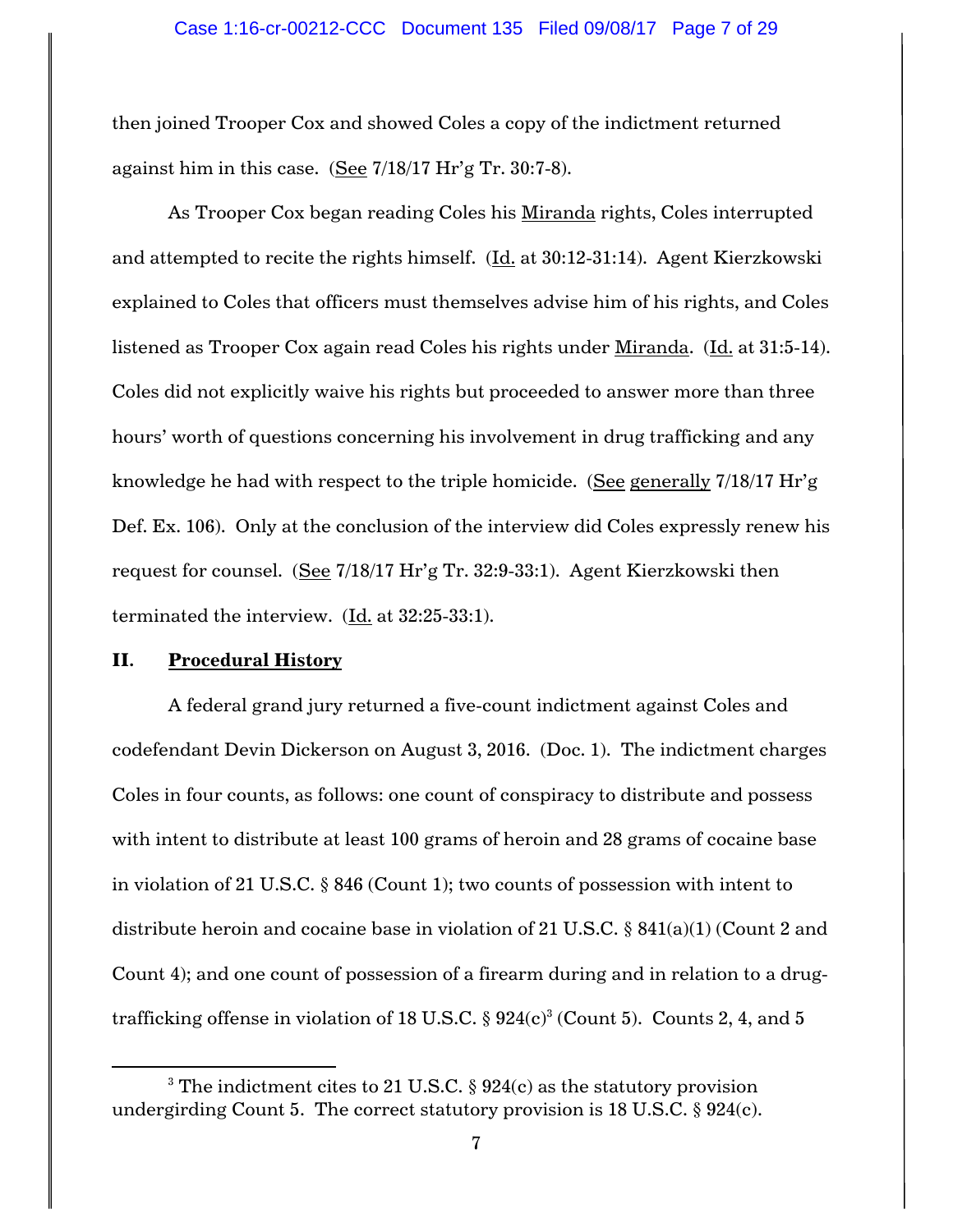#### Case 1:16-cr-00212-CCC Document 135 Filed 09/08/17 Page 8 of 29

charge both substantive offenses and aiding and abetting offenses under 18 U.S.C. § 2. (Doc. 1). Count 5 further invokes co-conspirator liability pursuant to Pinkerton v. United States, 328 U.S. 640 (1946). (Doc. 1). Coles pleaded not guilty to all counts. (Doc. 21).

On June 23, 2017, Coles filed a motion (Doc. 67) to suppress statements made during the July 7, 2016 and August 11, 2016 interviews and a motion (Doc. 69) to suppress all evidence from his allegedly unlawful detention and arrest on July 7, 2016. In reply, the government indicated that it did not intend to introduce statements from the July 7, 2016 interview, (see Doc. 79 at 3), and the court denied that aspect of Coles' motion as moot. (See Doc. 92). Coles later moved to suppress all evidence obtained from the warrant search of Smith's apartment on July 22, 2016. (Doc. 100). The court convened suppression hearings on July 18, 2017 and August 17, 2017. (See Docs. 72, 111). The motions are fully briefed and ripe for disposition.

#### **III. Discussion**

Coles' motions raise manifold arguments seeking to suppress evidence from his arrest, two subsequent searches, and a custodial interrogation. We begin with Coles' claims concerning the cell phone tracking order from which all subsequent law enforcement action flowed.

### **A. Cell Phone Tracking**

Coles contends that the warrantless use of cell site location information ("CSLI") is an "obvious" violation of the Fourth Amendment. (Doc. 94 at 8; see also 8/17/17 Hr'g Tr. 49:21-50:17, 51:17-52:7). The court disagrees. In fact, the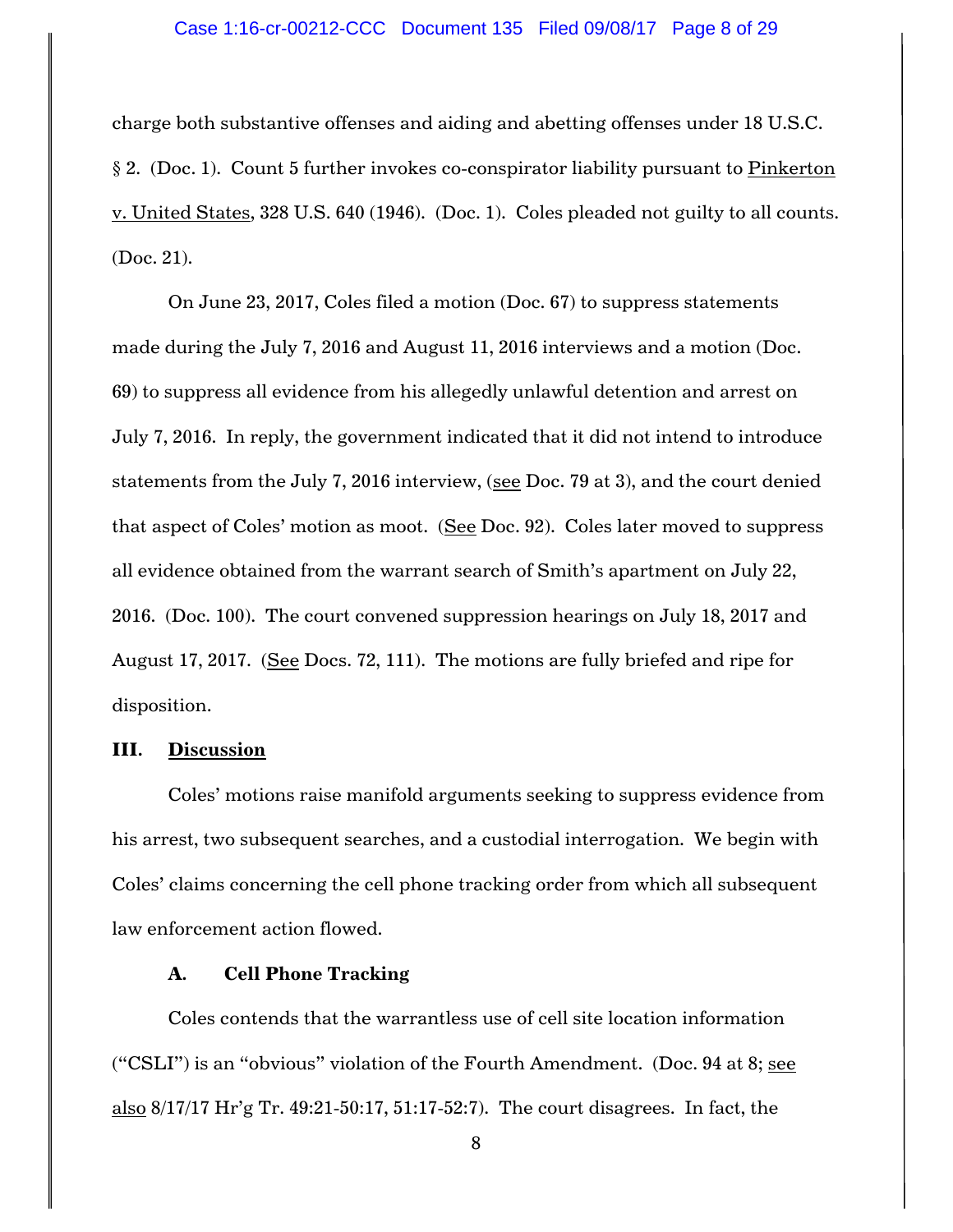Third Circuit Court of Appeals has previously considered and rejected a Fourth Amendment challenge to the warrantless use of cell site data. In United States v. Stimler, 864 F.3d 253 (3d Cir. 2017), the court reaffirmed that CSLI collection under the federal Stored Communications Act, 18 U.S.C. § 2703(d)—which requires only "reasonable grounds" to believe that relevant and material records will be obtained—does not implicate an individual's reasonable expectation of privacy. Id. at 266-67 (citing *In re* Application of the United States for an Order Directing a Provider of Elec. Commc'n Serv. to Disclose Records to the Gov't, 620 F.3d 304, 312-13 (3d Cir. 2010)). Accordingly, in the Third Circuit, CSLI collection does not trigger the Fourth Amendment's warrant requirement. Id.

Coles acknowledges this binding precedent but invites this court to reconsider it. (Doc. 94 at 8). He emphasizes that the Supreme Court recently granted *certiorari* review of a Sixth Circuit decision which employs a rationale similar to Stimler, thereby signaling that the Supreme Court is poised to overrule Stimler and its analogues. (See 8/17/17 Hr'g Tr. 50:10-17); see also United States v. Carpenter, 819 F.3d 880, 885-90 (6th Cir. 2016), cert. granted, 137 S. Ct. 2211 (2017). We decline Coles' invitation. We are bound to follow the current law of our circuit, which holds that CSLI tracking does not actuate the Fourth Amendment's warrant requirement. See Stimler, 864 F.3d at 266-67 (citing *In re* Application, 620 F.3d at 312-13).

Even if the Supreme Court were to adopt a more stringent probable cause requirement for CSLI tracking, the requirement would be satisfied *sub judice*. The tracking order in question issued under Pennsylvania's Wiretapping and Electronic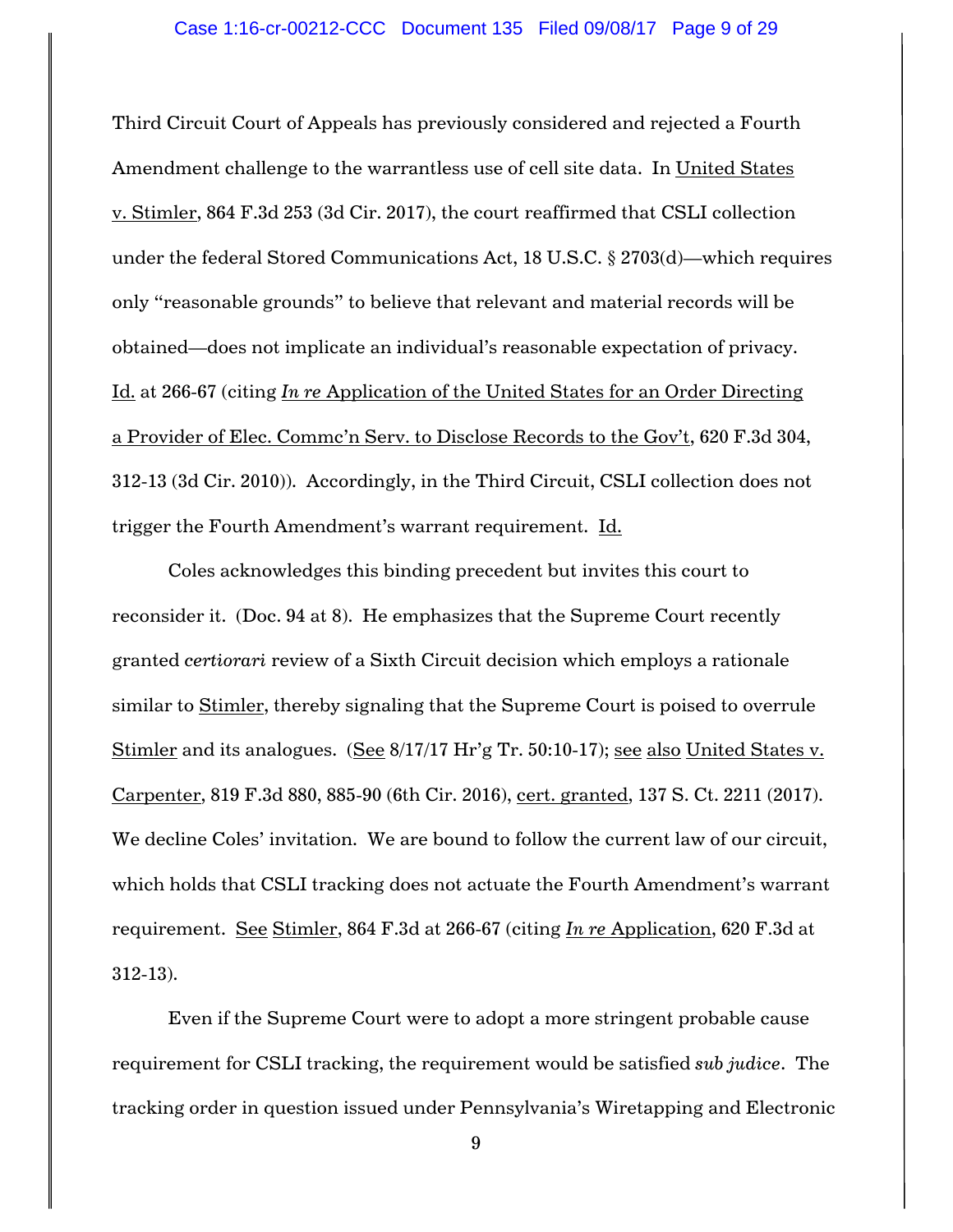Surveillance Control Act, 18 PA. CONS. STAT. § 5701 *et seq.*, not the Stored Communications Act, 18 U.S.C. § 2703(d). (Doc. 99-1 at 1). Before a tracking order may issue under Pennsylvania law, the applicant must demonstrate "probable cause to believe that information relevant to an ongoing criminal investigation will be obtained." 18 PA. CONS. STAT. § 5773(a). The state trial court judge who issued the order expressly found that the application satisfied the state's probable cause requirement. (Doc. 99-1 at 1). Hence, even if the Supreme Court adopts a heightened probable cause standard in Carpenter, it will have no impact on our decision, and we will deny Coles' motion to the extent it oppugns the lawfulness of the cell phone tracking order. $4$ 

### **B. July 7, 2016 Arrest**

 $\overline{a}$ 

Coles challenges several aspects of his July 7, 2016 arrest and the subsequent search. He asserts that officers did not have probable cause to arrest him; that they did not have reason to seek a warrant to search the vehicle Coles was traveling in; and that the affidavit of probable cause for the vehicle search warrant contained a materially false statement. We address these issues in turn.

# **1.** *Arrest Warrant for Coles*

Coles contends that the government did not have probable cause to arrest him on July 7, 2016. (Doc. 70 at 2-3; Doc. 94 at 1-3). He asseverates that the NCIC

 $4$  We note that Coles has also implied in various court filings and proceedings that authorities exceeded the scope of the tracking order. (Doc. 110; 8/17/17 Hr'g Tr. 43:19-46:5). During the second suppression hearing, defense counsel articulated that Coles disputes not whether officers complied with the four corners of the order, but only the constitutionality of the order in the first instance. (8/17/17 Hr'g Tr. 51:17-52:7).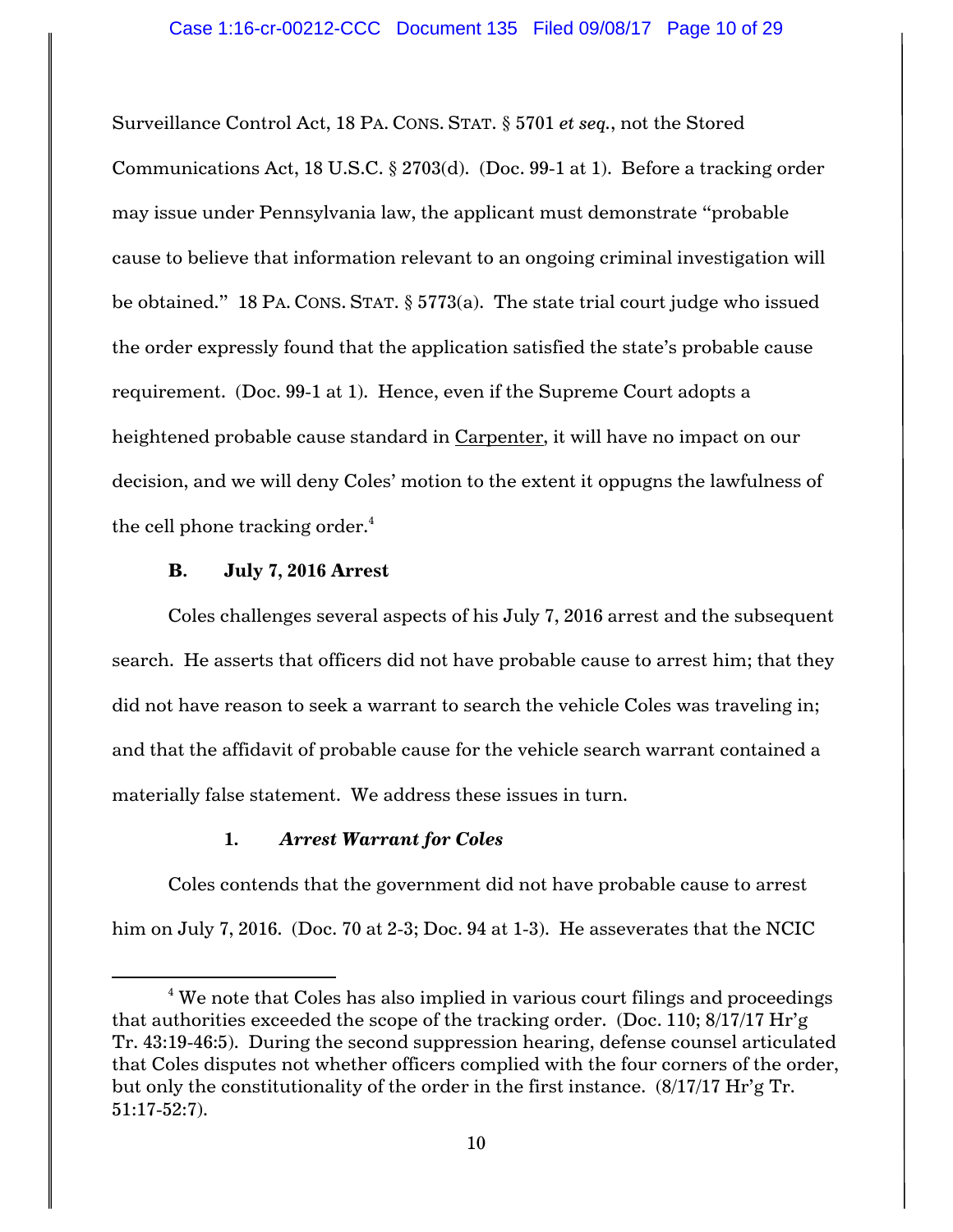printout submitted by the government does not establish that the New York state bench warrant was extraditable, and that no officer present at the scene on July 7, 2016 had a copy of the New York warrant in their possession. (Doc. 70 at 2-4; Doc. 94 at 1-3). He further asserts that, absent a valid arrest, the subsequent search of his person and the vehicle are unconstitutional. (See Doc. 70 at 2-4; Doc. 94 at 1-3).

The record developed during the suppression hearings flatly contradicts Coles' contentions. There is no dispute that a valid warrant for Coles' arrest was issued in New York state on July 30, 2015. (See  $7/18/17$  Hr'g Gov't Ex. 1). Coles conceded as much during the second suppression hearing. (See 8/17/17 Hr'g Tr. 24:4-12). That exchange proceeded as follows:

- Q: And your reason for using a false name when talking to the person who is renting the apartment to her?
- A: Because at that point in time I was a fugitive from New York. So I covered my name.
- Q: So you're confirming for us by your answer that when you were arrested on July 7, 2016, you were a fugitive from the state of New York because there was an active warrant for you, correct?
- A: I believe that's correct.

# (Id.)

Coles remonstrates that the officers failed to confirm that the warrant was extraditable. (Doc. 94 at 1-2). The NCIC printout concerning the New York state warrant includes the phrase "FULL EXTRADITION" at the top of the page. (Doc. 79-1). Detective Duffy testified that dispatch confirmed the warrant with New York authorities and "that full extradition was authorized." (7/18/17 Hr'g Tr. 11:7-13:5,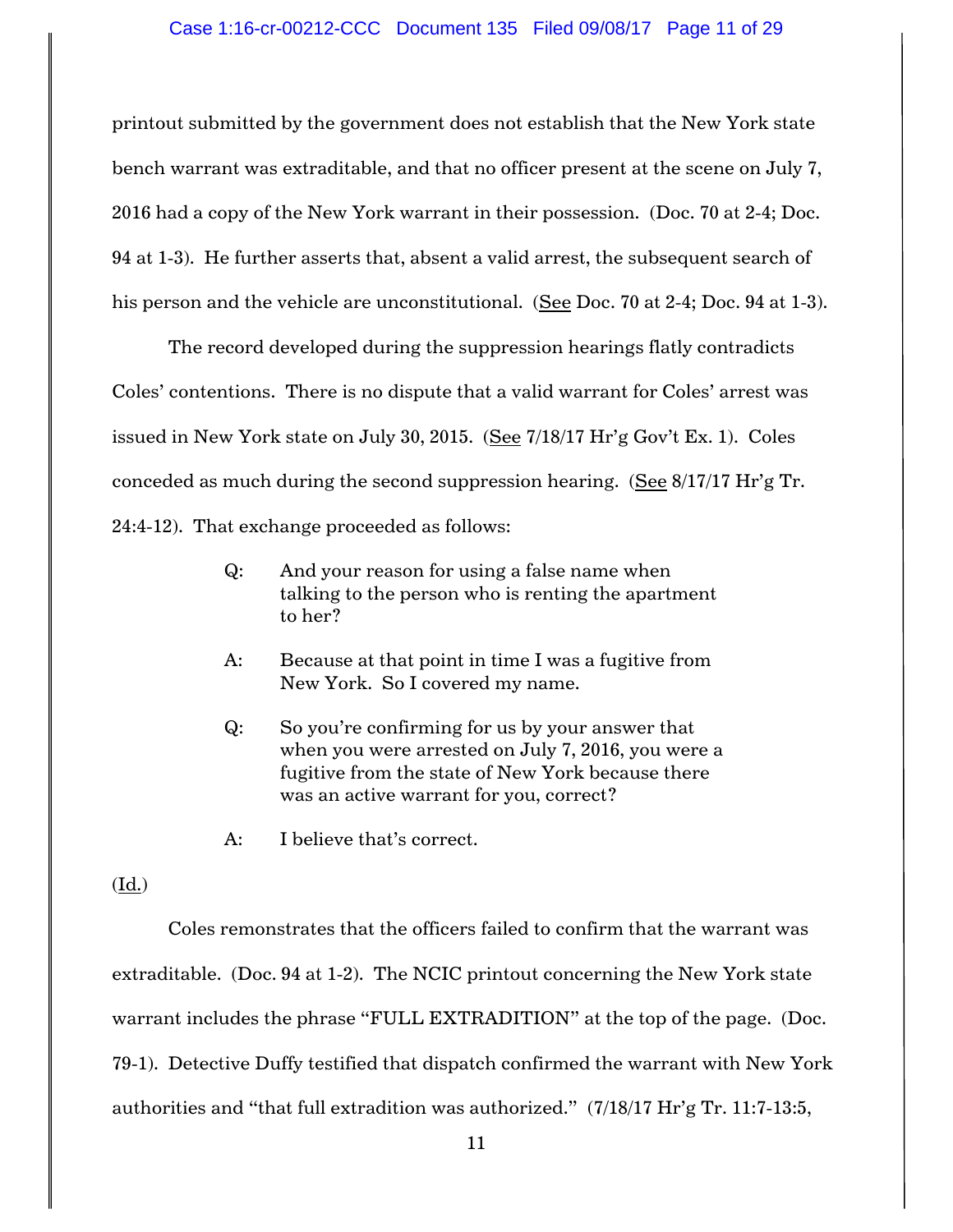20:20-21:12, 26:18-27:2). Coles has not contradicted or discredited this evidence. He cites no case law to support his intimation that an officer cannot rely on dispatch to confirm that a warrant is extraditable but must instead "personally" speak to the issuing agency. (Doc. 94 at 1-2). The court's research reveals no support for this proposition.

Coles also contends that his seizure was not supported by "particularized" probable cause because authorities had no reason to believe that the individual who entered the vehicle was in fact Coles. (See Doc. 94 at 2-3). He suggests that officers "pounced" on the vehicle based solely "on suspicion or a hunch, rather than factual evidence that he was in the car." (Id.) *Per contra*, Detective Duffy testified that the apprehension team knew Coles was at the hotel on the day in question based on location monitoring of his cell phone, and that they knew Coles was the person exiting the hotel based on a photograph provided to the officers. (7/18/17 Hr'g Tr. 7:18-20, 16:20-23). The record refutes Coles' claim that the arresting officers did not have particularized probable cause.

We find that the New York state bench warrant provided a valid basis for Coles' arrest on July 7, 2016. We also find that, because authorities arrested Coles pursuant to a valid bench warrant, the search of his person incident to arrest was likewise lawful. See Arizona v. Gant, 556 U.S. 332, 335 (2009) (quoting Chimel v. California, 395 U.S. 752, 763 (1969)); see also Michigan v. DeFillippo, 443 U.S. 31, 35 (1979) (citing United States v. Robinson, 414 U.S. 218, 235 (1973)). The court will deny the motion to suppress evidence gathered during Coles' July 7, 2016 arrest.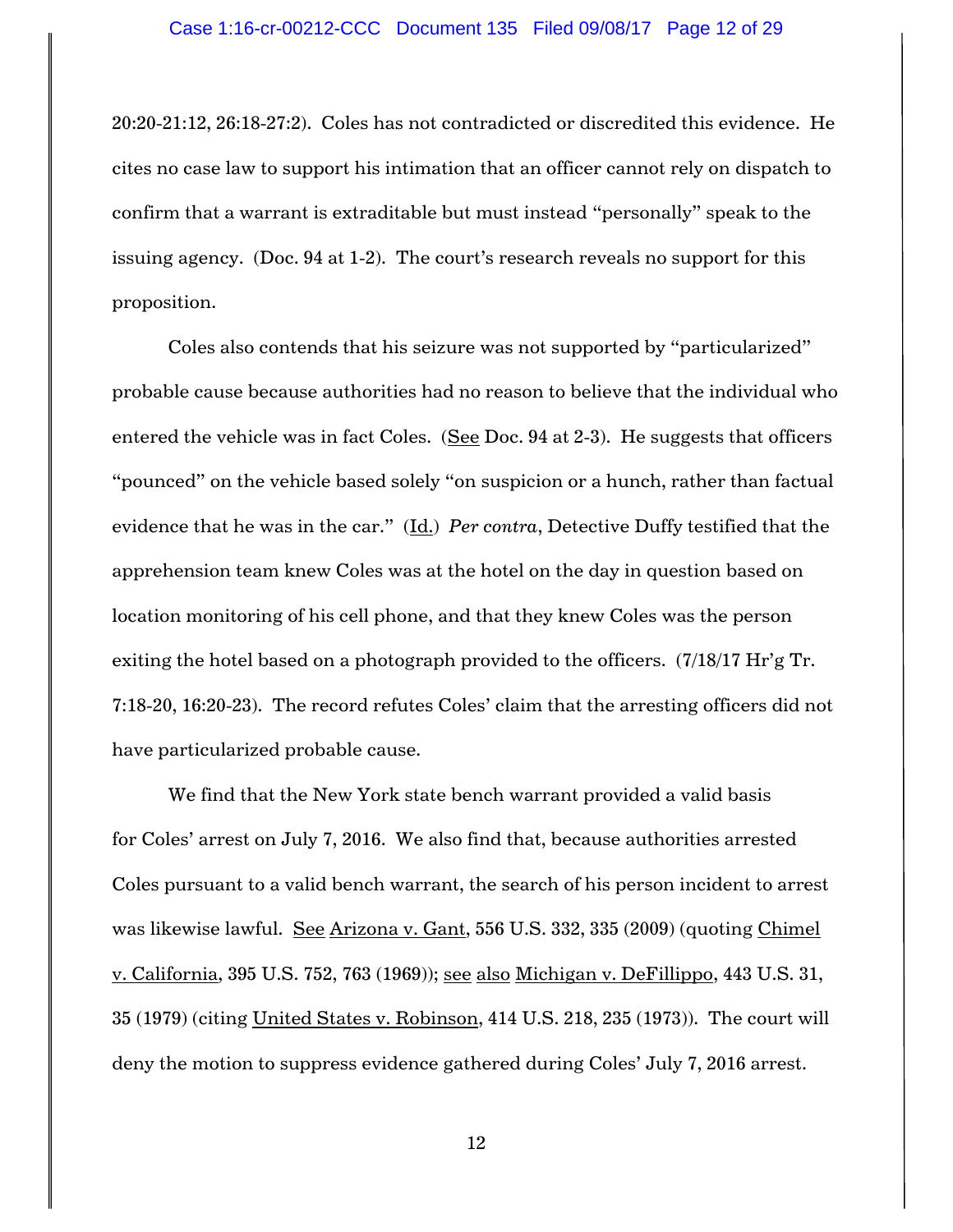### **2.** *Search Warrant for Vehicle*

Coles challenges the subsequent search of the Chevrolet Equinox on two grounds: he asserts first that police did not have "cause" to search the vehicle, and second that the application for the search warrant included a false statement knowingly made under Franks v. Delaware, 438 U.S. 154 (1978). (See Doc. 94 at 3). Because the Franks analysis encompasses a probable cause inquiry, we address these issues together.

A criminal defendant may challenge the truthfulness of factual statements appearing in an affidavit of probable cause through what is commonly referred to as a Franks proceeding. Franks*,* 438 U.S. at 155; United States v. Yusuf, 461 F.3d 374, 383 (3d Cir. 2006). The defendant must first make a "substantial preliminary showing that the affidavit contain[s] a false statement, which was made knowingly or with reckless disregard for the truth, which is material to the finding of probable cause." Yusuf, 461 F.3d at 383 (internal quotation marks omitted) (citing  $\frac{Franks}{}$ , 438 U.S. at 171). If the defendant makes this preliminary showing, the court will conduct a hearing, at which the defendant must prove by a preponderance of the evidence that the affiant made the false statement knowingly and deliberately, or with reckless disregard to the truth, and that the statement was material to the probable cause determination. Id. (citing Franks, 438 U.S. at 171-72).

There is no question *sub judice* that the affidavit of probable cause supporting the search warrant application contains an incorrect statement of fact. Detective Duffy stated therein that the active bench warrant out of New York was issued for a probation violation "concerning an attempted homicide." (7/18/17 Hr'g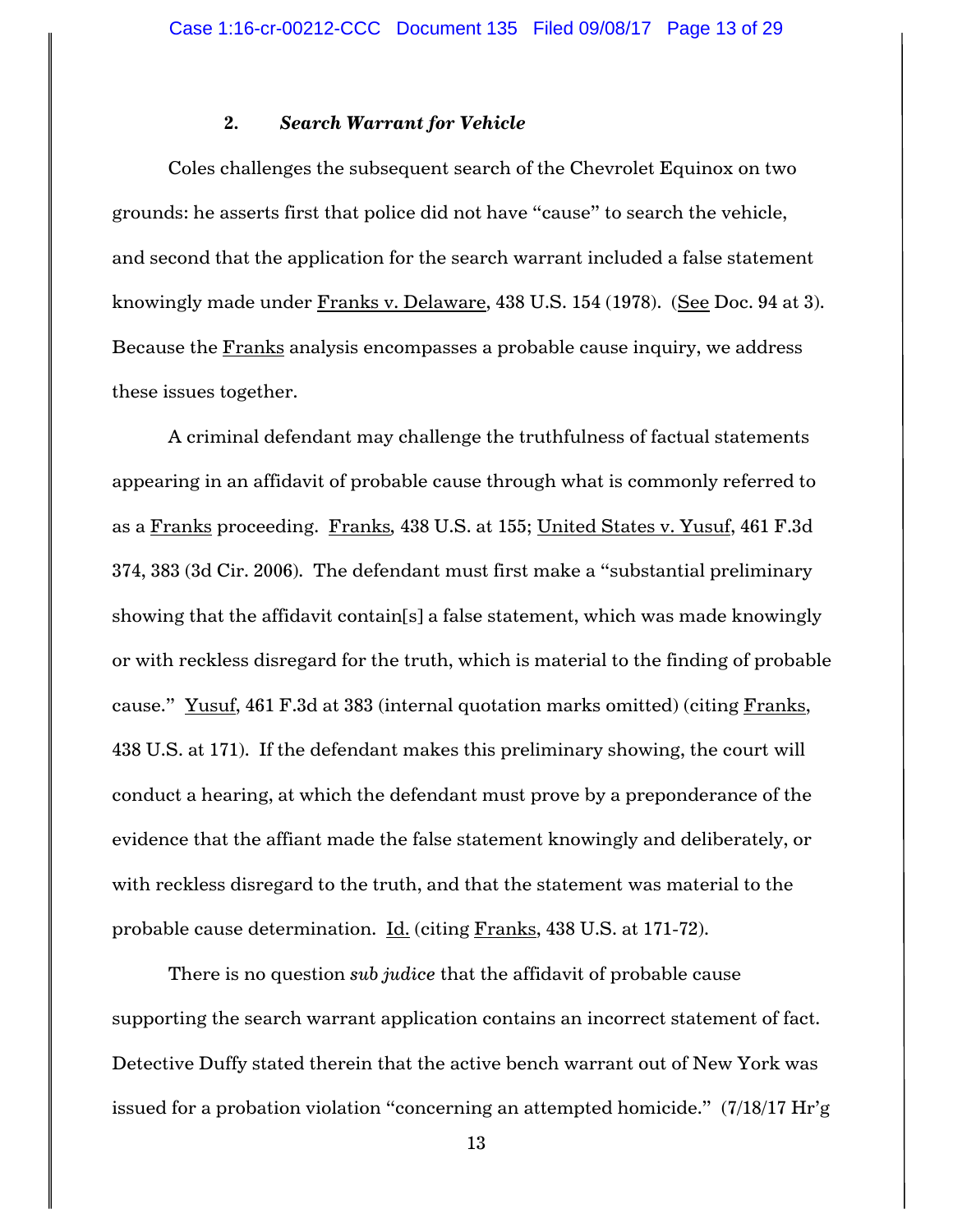Gov't Ex. 2 at 7). The bench warrant actually issued for alleged arson. (See Doc. 79-1 at 2). During the first suppression hearing, Detective Duffy acknowledged that the warrant out of New York was "for second degree arson," but explained that he "believe[d] part of the case was that he had attempted to burn down a house with people inside it." (7/18/17 Hr'g Tr. 24:7-23). A transcript of radio transmissions between dispatch and field officers reflects that someone on the radio identified Coles as a "homicide suspect." (See id. at 20:2-17).

Coles has not shown that Detective Duffy made the incorrect statement "knowingly or with reckless disregard for the truth." Yusuf, 461 F.3d at 383. The mere fact of an inaccurate statement will not suffice under Franks. The defendant must show that "the affiant must have entertained serious doubts as to the truth of his statements or had obvious reasons to doubt the accuracy of the information he reported." Wilson v. Russo, 212 F.3d 781, 788 (3d Cir. 2000) (citation and internal quotation marks omitted). Detective Duffy's error simply does not satisfy the *mens rea* contemplated by Franks.

Even if Detective Duffy had acted with knowing or reckless disregard for the truth, the erroneous statement concerning the bench warrant was not material to the finding of probable cause. We measure materiality by excising the incorrect or inaccurate statement to determine whether the corrected affidavit would support a probable cause finding. Id. at 789 (citing Sherwood v. Mulvihill, 113 F.3d 396, 399 (3d Cir. 1997)). Engaging in this exercise herein does nothing to alter the probable cause determination. The amended affidavit would accurately state that Coles had an outstanding bench warrant for second degree arson. Regardless of the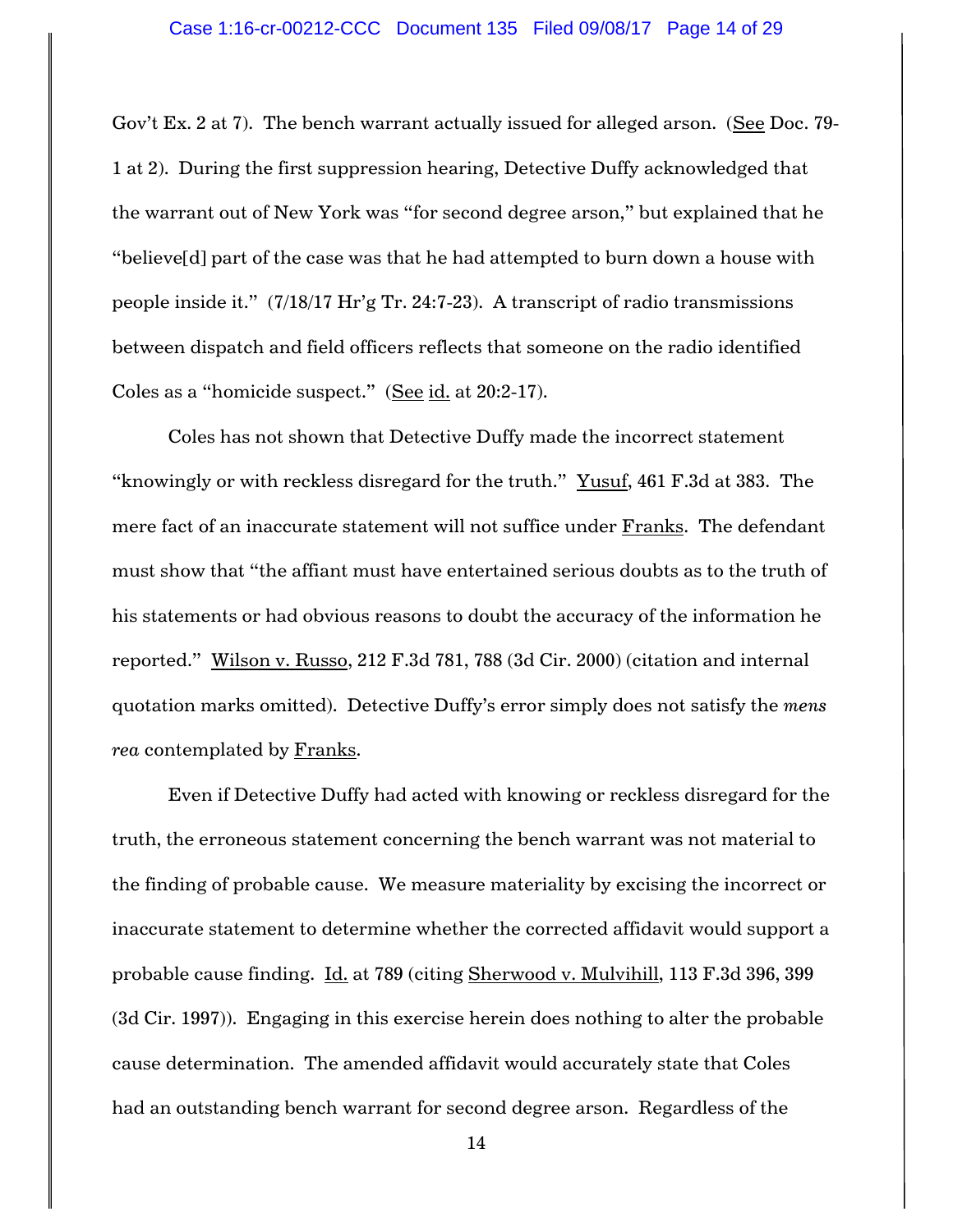underlying offense, there is no dispute that Coles was a fugitive with an active bench warrant at the time of Detective Duffy's application.

Moreover, the balance of the affidavit provides support for a probable cause finding independent of the bench warrant issue. The affidavit describes the circumstances of Coles arrest, including that he was observed placing a large white bag into the vehicle prior to apprehension and that the bag was not found on his person during a search incident to arrest. (7/18/17 Hr'g Gov't Ex. 2 at 7). The affidavit also relays a report from one of the vehicle's occupants that she had been a passenger in the same vehicle earlier that morning; that the vehicle was stopped by police as a "suspicious vehicle"; that she knew Coles to carry a firearm; and that Coles fled from the vehicle.  $(\underline{Id.})$  The issuing magistrate judge would have had a "substantial basis" to find probable cause based on the amended affidavit irrespective of the underlying bench warrant. See United States v. Stearn, 597 F.3d 540, 554 (3d Cir. 2010). We will deny Coles' motion to suppress evidence obtained from the July 7, 2016 vehicle search.

# **C. July 22, 2016 Search**

Coles moves the court to suppress all evidence gathered as a result of the search warrant executed at 142 Lincoln Way West in Chambersburg, Pennsylvania, on July 22, 2016. (Doc. 100). In addition to answering the merits of Coles' motion, the government rejoins that Coles lacks standing to challenge a search of the 142 Lincoln Way West residence. (Doc. 112 at 3-9).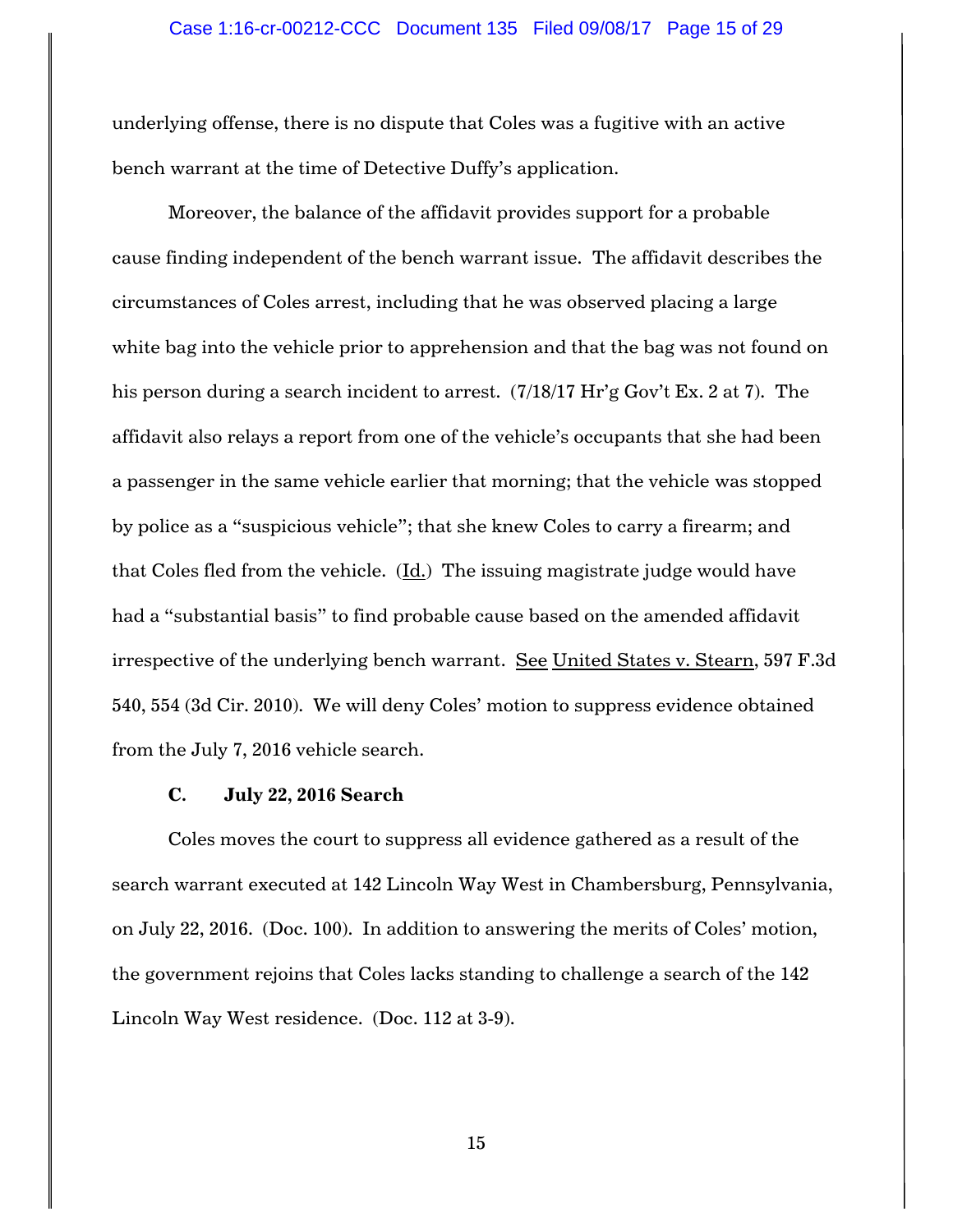### **1.** *Legitimate Expectation of Privacy*

Fourth Amendment analysis traditionally begins with examining whether the defendant possessed a reasonable expectation of privacy in the object or place being searched. See Kyllo v. United States, 533 U.S. 27, 27-28 (2001); Katz v. United States, 389 U.S. 347, 361 (1967) (Harlan, J., concurring). An individual who lacks a reasonable expectation of privacy in a place cannot invoke Fourth Amendment protection. See United States v. Perez, 280 F.3d 318, 337 (3d Cir. 2007). In other words, a defendant aggrieved by the introduction of damaging evidence obtained from an illegal search of a third party's property or premises suffers no Fourth Amendment infringement. Rakas v. Illinois, 439 U.S. 128, 133-34 (1978); United States v. Baker, 221 F.3d 438, 442 (3d Cir. 2000). A defendant must show both that he had a subjective expectation of privacy in the place searched, and that society would accept that expectation as reasonable. See Rakas, 439 U.S. at 143 & n.12; United States v. Donohue, 764 F.3d 293, 298-99 (3d Cir. 2014).

Overnight guests "legitimately" in a third-party's apartment may have a reasonable expectation of privacy therein. Perez, 280 F.3d at 337 (citing Minnesota v. Olson, 495 U.S. 91, 98-99 (1990)). The law distinguishes between overnight guests (who reasonably expect a degree of privacy) and transient visitors (who do not). See Minnesota v. Carter, 525 U.S. 83, 90 (1998). In most cases, a person's "status as an overnight guest is alone enough to show that he had an expectation of privacy in the home." Olson, 495 U.S. at 96-97. Several factors guide this assessment, including, *inter alia*, whether and how often the person spent the night, whether the person had a key, whether the premises were habitable, and whether the person stored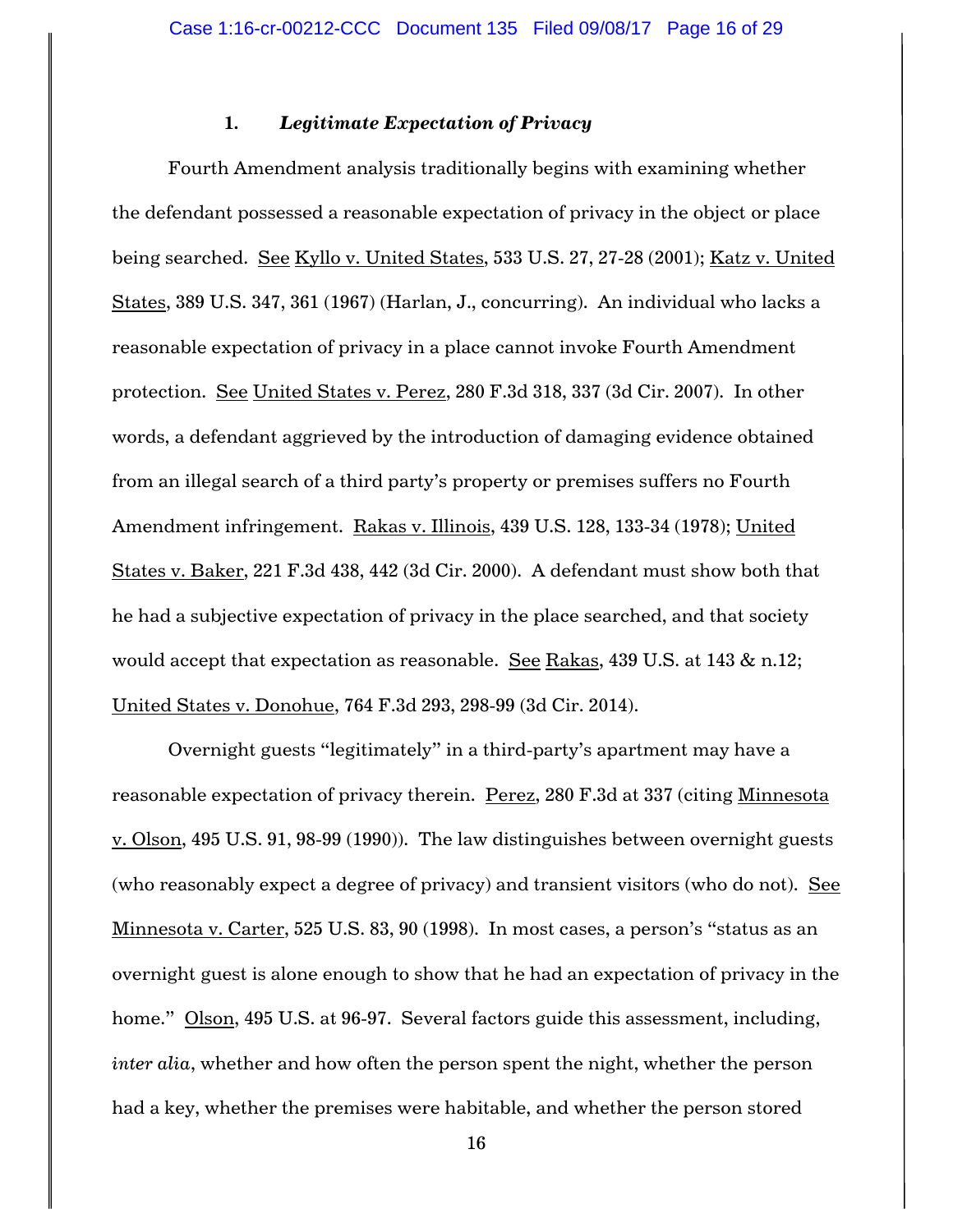#### Case 1:16-cr-00212-CCC Document 135 Filed 09/08/17 Page 17 of 29

personal belongings or overnight accoutrements in the place. See, e.g., United States v. Edwards, No. 11-735, 2013 WL 2256125, at \*10 (E.D. Pa. May 23, 2013); United States v. Henry, No. 11-30, 2012 WL 2886204, at \*5-6 (D.V.I. July 15, 2012); United States v. Mitchell, No. 10-CR-114, 2010 WL 3938235, at \*4 (M.D. Pa. Oct. 4, 2010).

Coles testified that, prior to Smith's incarceration in June of 2016, he visited her apartment at 142 Lincoln Way West but never stayed the night. (8/17/17 Hr'g Tr. 22:10-23:6). He further testified that, after Smith was arrested, he stayed at the apartment several times while he was removing carpet and repainting the walls. (Id. at 15:9-21, 32:15-33:15). Coles could not recall the number of nights he spent in the apartment, nor could he estimate when his stays occurred. (See id. at 11:24-13:23, 32:15-33:15). Coles also could not recall whether the electricity was working on the nights that he did stay there. (See id. at 25:15-27:1). According to Coles, he received the key to Smith's apartment from her boyfriend. (See id. at 29:20-23). An account provided by Smith and memorialized in the search warrant application suggests that Smith was not aware initially that Coles was staying in her apartment but did not object when she found out. (See Doc. 105 at 3).

We conclude that Coles did not have a reasonable expectation of privacy in Smith's apartment. The record contains no evidence suggesting that Coles used the apartment as a temporary residence. He visited the apartment for the sole purpose of completing his remodeling "project." (8/17/17 Hr'g Tr. 15:9-21, 32:25-33:5). Coles never stayed in the apartment intentionally, but only when he would "fall asleep" because he did not want to travel back to Maryland. (Id. at 32:25-33:5). He brought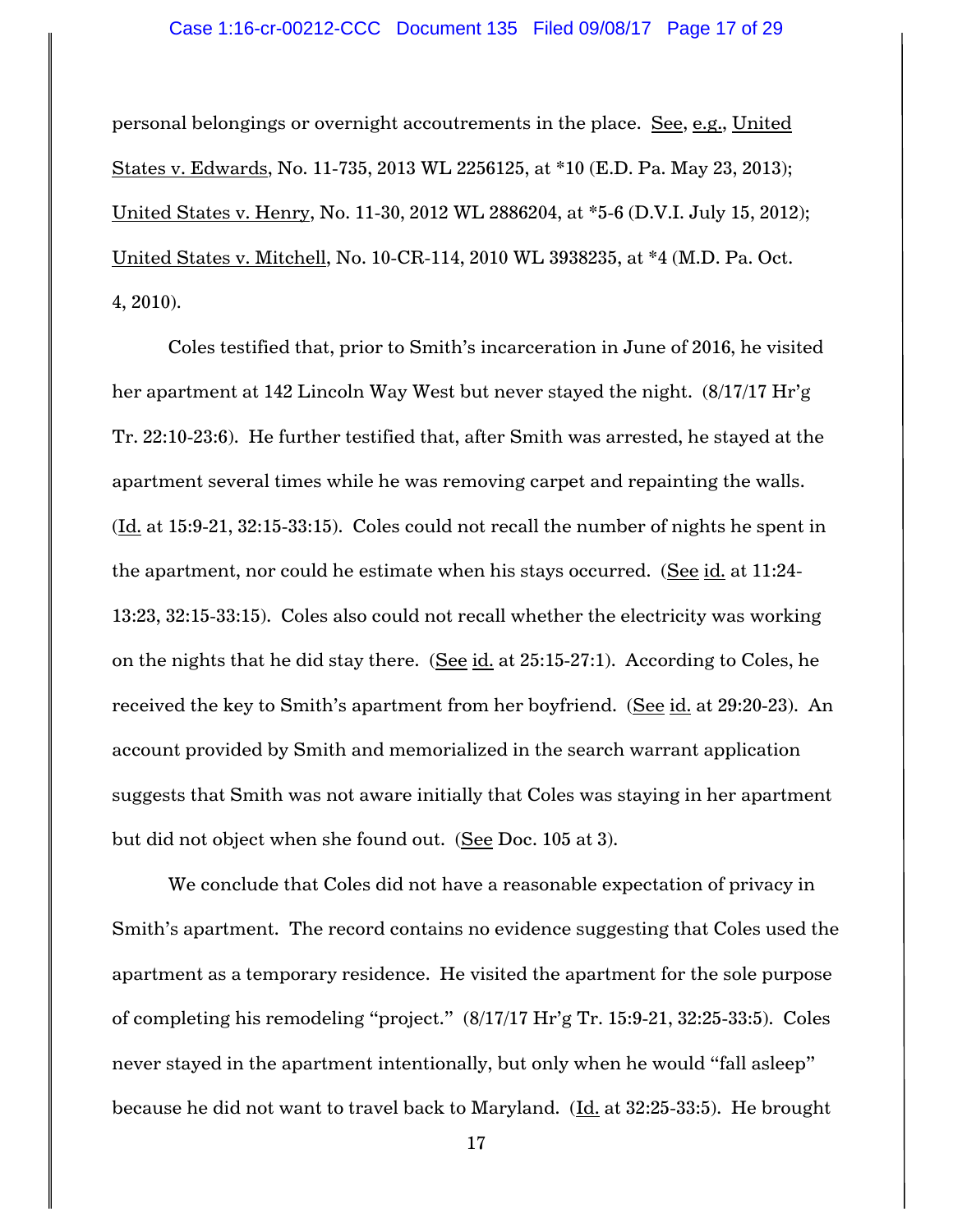an overnight bag on some occasions, but kept no clothing in the apartment, nor any toiletries or other overnight necessities. (See id. at 4:22-25, 16:22-17:21).

Moreover, it is entirely unclear whether Coles actually had Smith's permission to stay in the apartment. Specifically, the court does not find Coles' description of his permissive use of the apartment to be credible. Indeed, Coles' credibility is deeply compromised by his selective recollection of certain events and a convenient failure to recall others, and his inconsistent and, at times, prevaricative, testimony is all that supports a finding that he was "legitimately" on the premises. See Perez, 280 F.3d at 337 (citing <u>Olson</u>, 495 U.S. at 98-99).<sup>5</sup> Coles testified that Smith gave him permission to stay in the apartment and that he received a key from Smith's boyfriend after requesting it, (see 8/17/17 Hr'g 4:17-21, 18:20-19:14), but when asked to confirm that permission, he could not say whether it was Smith or "some third party" who directed him to Smith's boyfriend for the key. (Id. at 30:24-31:3). The only record indicia of Smith's intent suggests that she was unaware that Coles had been staying at her apartment until he told her after the fact. (See Doc. 105 at 3). Coupled with Coles' rather incredible inability to recall whether the residence had any electricity during his overnight visits, we find substantial grounds to doubt Coles' permission to use Smith's apartment.

 $\overline{\phantom{a}}$ 

<sup>&</sup>lt;sup>5</sup> For example, Coles failed to recall how or when he met Smith despite claiming that she was a close friend "dear to my heart," (8/17/17 Hr'g Tr. 5:18-25, 7:21-8:10); provided conflicting descriptions of the apartment layout, (id. at 9:3-10:24); struggled to recall the number of entrances to the apartment, (id. at 9:6-13, 11:19-23); asserted that he did not have clothing in the apartment but subsequently that he could not recall whether he had clothing in the apartment, (id. at 16:22-24, 17:9-18); failed to recall what he might have told Smith about why he visited the apartment, (id. at 23:7-15); and failed to recall the circumstances under which he allegedly obtained Smith's permission to use the apartment, (id. at 30:24-31:3).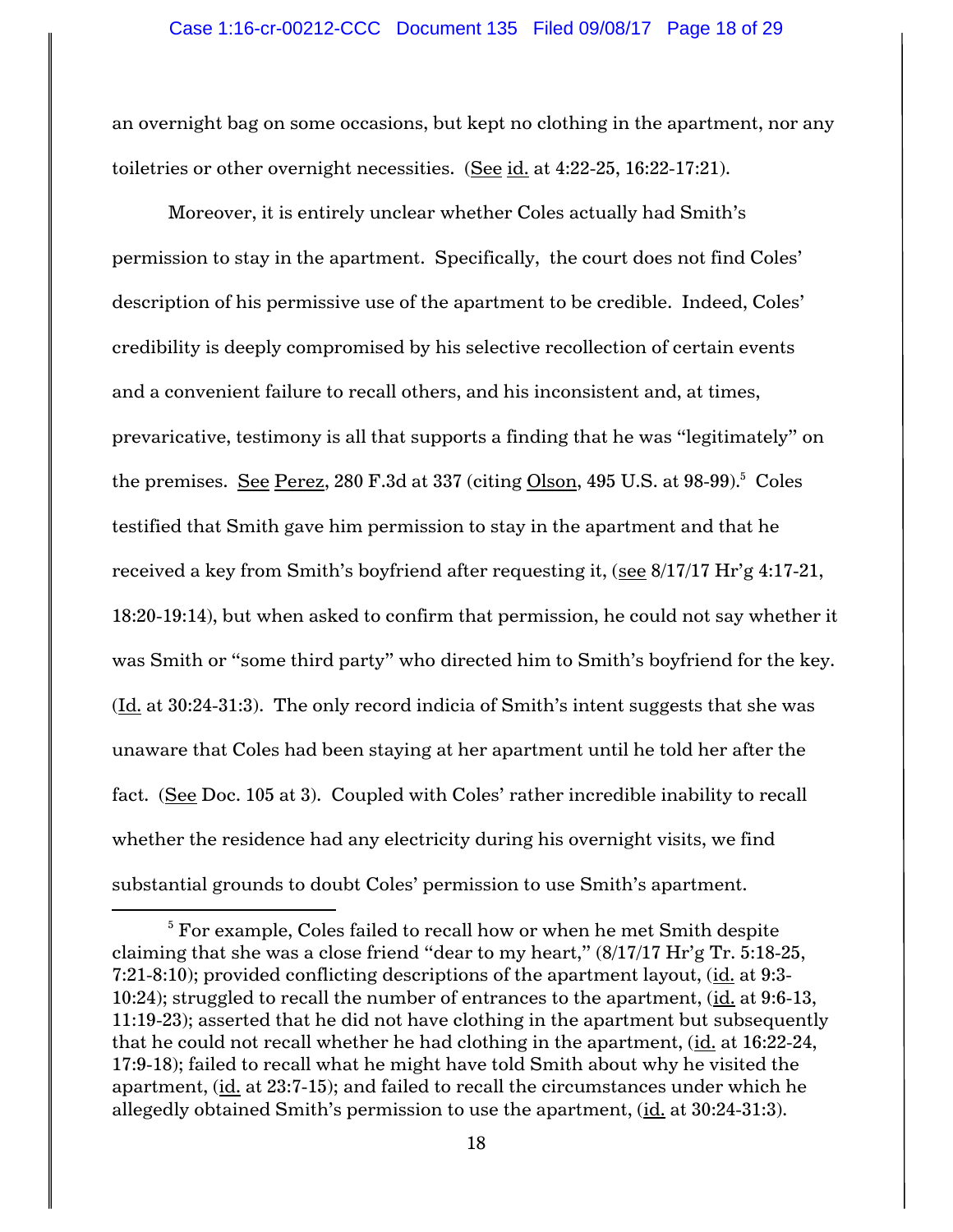### **2.** *Probable Cause*

Assuming *arguendo* that Coles did have a reasonable expectation of privacy in the Lincoln Way West apartment, we find no deficiency in the magistrate judge's finding of probable cause. Coles contends that the affidavit failed to establish a "causal nexus" between the place searched and the evidence sought and concealed from the magistrate judge that Smith was incarcerated and motivated to lie at the time of her interview with law enforcement. (See Doc. 101 at 3-5). Coles further contends that the information provided by Smith was so dated as to be unreliable. (Id.) Neither argument has merit.

Under the Fourth Amendment, a search warrant must be issued on the basis of probable cause. U.S. CONST. amend. IV. To establish probable cause, a warrant application must show that there is a "fair probability that contraband or evidence of a crime will be found in a particular place." Illinois v. Gates, 462 U.S. 213, 238 (1983). As noted *supra*, in reviewing a magistrate judge's decision to authorize a warrant based on an affidavit of probable cause, we must decide whether the magistrate judge had a "substantial basis" for determining that probable cause existed. See Stearn, 597 F.3d at 554. The court gives "great deference" to the issuing judge's assessment and must consider the most reasonable reading of the affidavit. Gates, 462 U.S. at 236; see United States v. Williams, 3 F.3d 69, 72 (3d Cir. 1993).

The probable cause assessment does not require direct evidence linking a place to be searched to a crime. Stearn, 597 F.3d at 554; United States v. Hodge, 246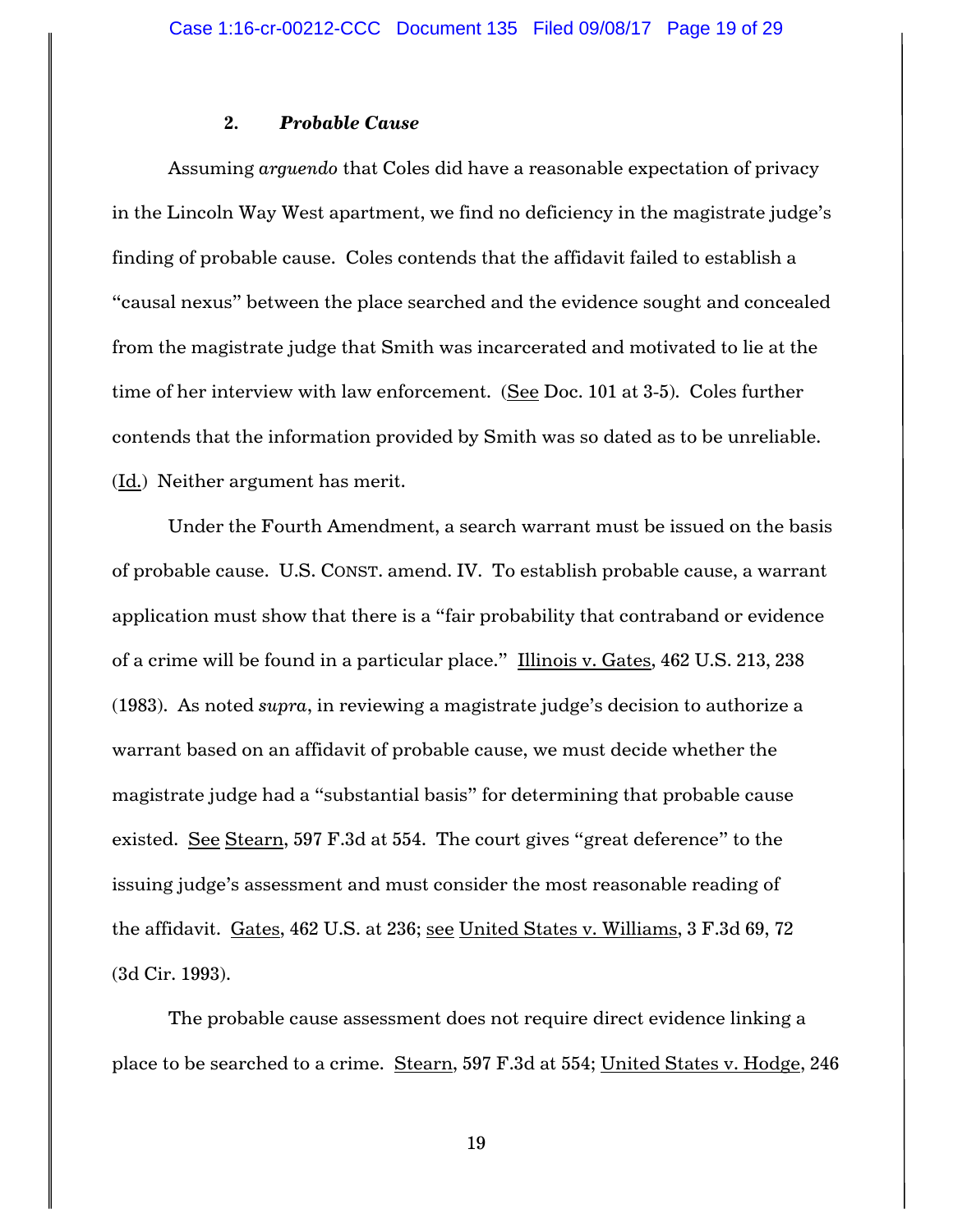F.3d 301, 305 (3d Cir. 2001) (citation omitted). Probable cause is typically inferred from "the type of crime, the nature of the items sought, the suspect's opportunity for concealment[,] and normal inferences about where a criminal might hide [evidence]." Stearn, 597 F.3d at 554 (quoting United States v. Jones, 994 F.2d 1051, 1056 (3d Cir. 1993)).

Aged information inherently offers less value to this assessment. United States v. Williams, 124 F.3d 411, 420 (3d Cir. 1997); United States v. Christie, 570 F. Supp. 2d 657, 680 (D.N.J. 2008). Importantly, age alone will not determine the value of or weight attributable to stale information. See Christie, 570 F. Supp. 2d at 680 (quoting United States v. Harvey, 2 F.3d 1318, 1322 (3d Cir. 1993)). The court should instead undertake a holistic review of the information in the affidavit of probable cause, examining both "the nature of the crime and the type of evidence." Harvey, 2 F.3d at 1322 (citations omitted).

Staleness is less significant when the criminal activity is protracted and ongoing, such as in a drug trafficking conspiracy. See United States v. Urban, 404 F.3d 754, 774-75 (3d Cir. 2005); see also United States v. Thompson, No. 1:11-CR-77, 2013 WL 594019, at \*6 (M.D. Pa. Feb. 15, 2013) (Conner, J.). When information supporting probable cause reveals "a course or pattern of ongoing and continuous criminality," the passage of time "loses significance." Urban, 404 F.3d at 774-75. In this context, the Third Circuit has observed that "intervals of weeks or months" between the acts described and the warrant application may not necessarily render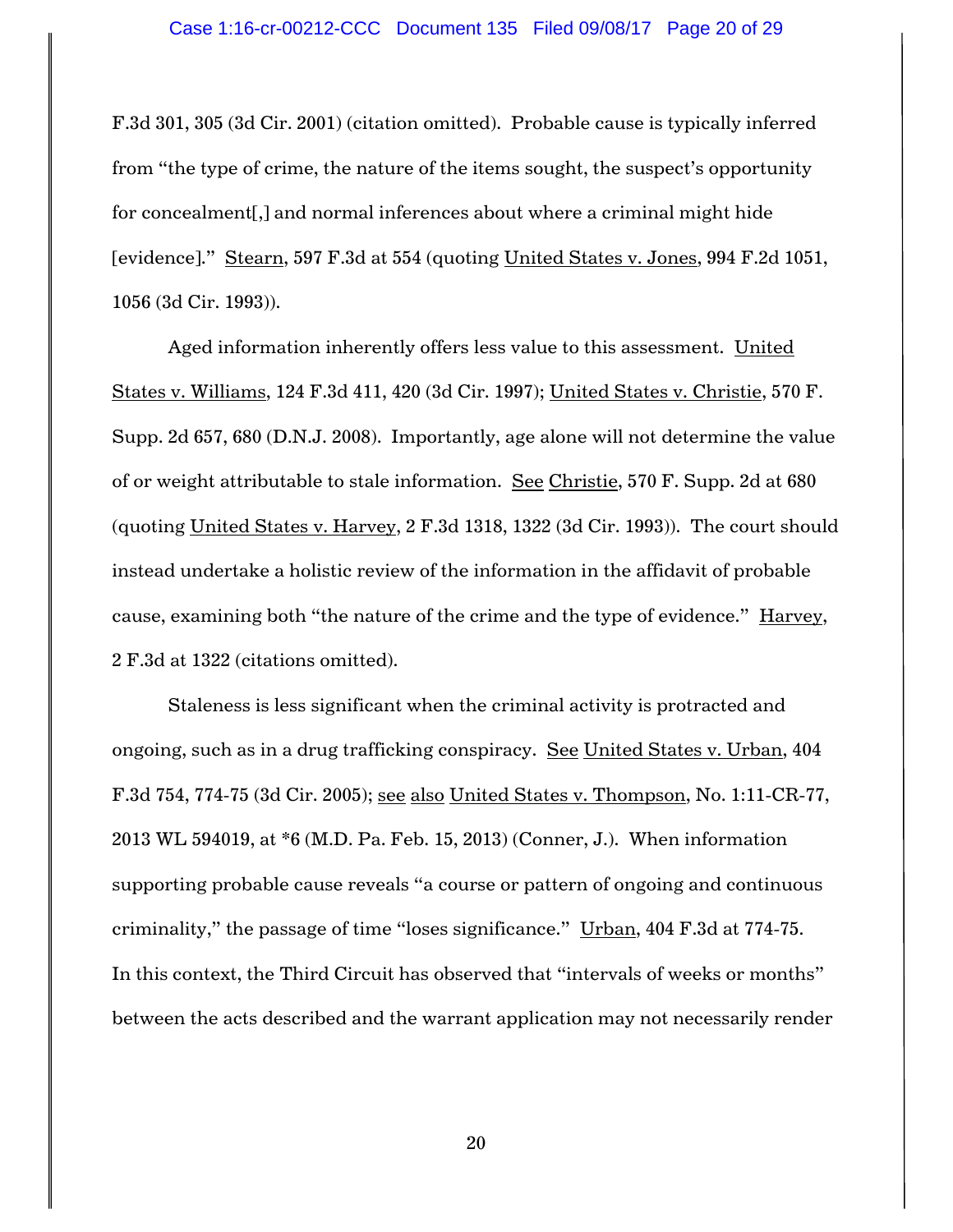evidence stale when other variables support a finding of probable cause. United States v. Gallo, 110 F. App'x 265, 268-69 (3d Cir. 2004) (nonprecedential).

The warrant affidavit, dated July 22, 2016, begins by describing a triple homicide investigation initiated on June 25, 2016. (See Doc. 105 at 2). The affiant, Trooper Decker, reports that Coles was associated with two of the victims. (See id.) Trooper Decker then details his interview with Smith. (See id.) He begins by identifying the fact that Smith is under investigation for trafficking narcotics and was incarcerated in June of 2016.  $(\underline{Id.}$  at 3). Smith informed Trooper Decker that she, Coles, and others distributed heroin and crack cocaine from her 142 Lincoln Way West apartment. (Id.) She also reported that, since the time of her arrest, she believed that Coles continued to use the premises to distribute heroin. (See id.) With Smith's consent, law enforcement conducted a search of her apartment. (Id.) Trooper Decker states that, during the consent search, officers discovered certain items consistent with those found at the homicide scene. (Id.)

The warrant affidavit amply supports the magistrate judge's determination, *viz.*: that probable cause existed to believe that drugs and drug paraphernalia—at minimum—would be discovered at 142 Lincoln Way West. As a preliminary matter, Coles' assertion that law enforcement concealed the fact of Smith's incarceration is belied by the affidavit itself. (See id.) The affidavit explicitly notes that Smith was incarcerated in June of 2016 and is the target of a narcotics investigation. (See  $id.$ )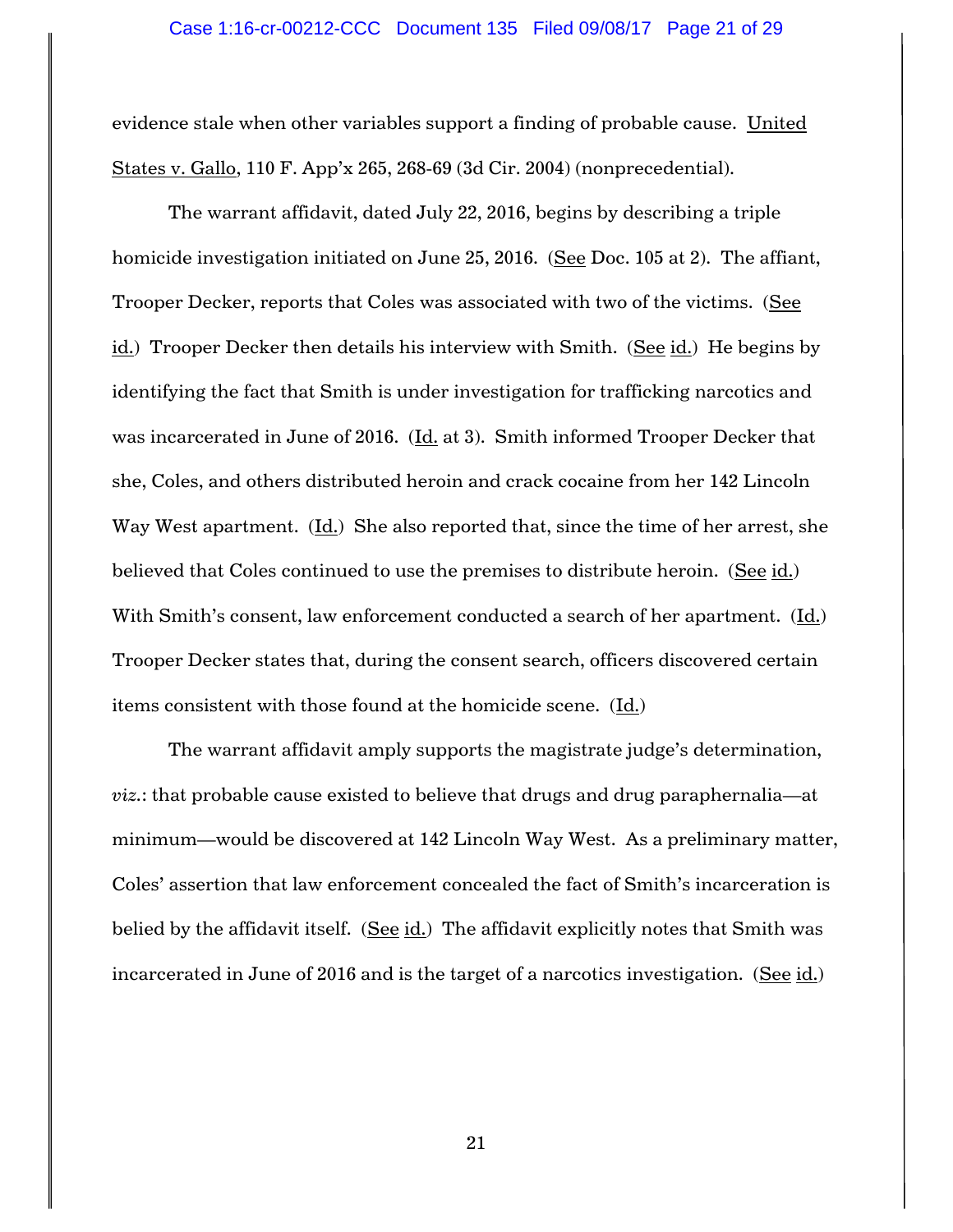Smith's status as a suspect and detainee was known to the magistrate judge. It was within the informed discretion of the magistrate judge to credit Smith's report.<sup>6</sup>

Nor do we find that Smith's information was "stale" or lacking a sufficient link between the place searched and the evidence sought. Coles claims that the 14 day lapse of time between Smith's interview and Coles' arrest "alone supports [his] argument that the information was stale." (Doc. 101 at 4). He further suggests that the age of Smith's information removes any "causal nexus" between her apartment and the items sought. (See id. at 5). We disagree. As noted *supra*, in the context of continuing crimes like drug trafficking, passage of time "loses significance." Urban, 404 F.3d at 774-75. Periods of weeks or even months are generally insufficient to divest information of probative value. Gallo, 110 F. App'x at 268-69. Smith stated that she and Coles began routinely dealing drugs from her apartment as early as April of 2016. (Doc. 105 at 3). She also stated that Coles had been in her apartment as recently as the first week of July—mere days before his arrest and less than three weeks before the apartment search. (See id.) Smith's information, in combination with the balance of the affidavit, provided a "substantial basis" for the magistrate judge to conclude that evidence of criminal activity would be found in Smith's

 $\overline{a}$ 

<sup>6</sup> We reject Coles' broader suggestion that the mere fact of incarceration *ipso facto* discredits a witness. Taken to its logical conclusion, Coles' argument would have the court reject the testimony of all incarcerated persons—Coles included as *per se* incredible.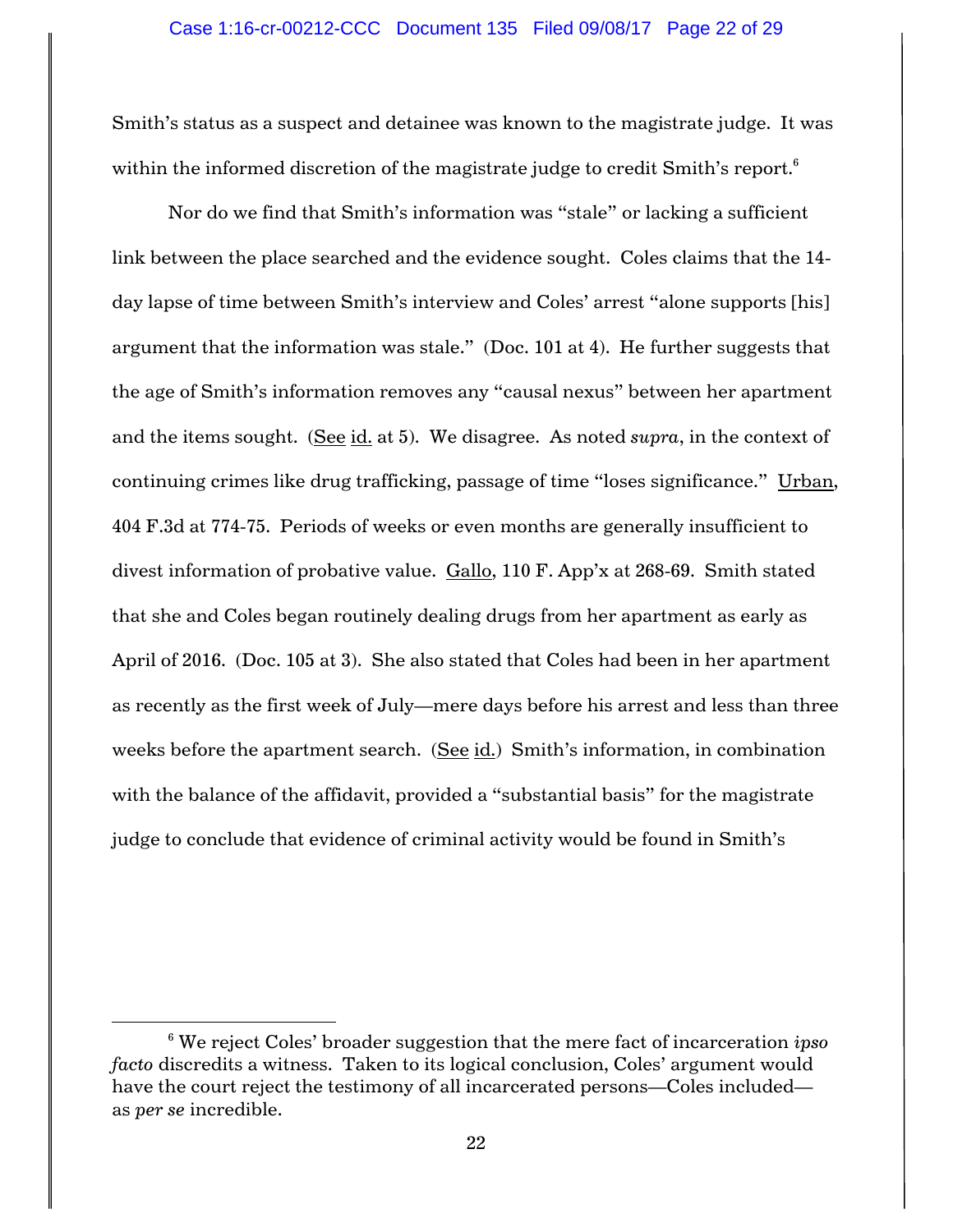apartment. See Stearn, 597 F.3d at 554. We will deny Coles' motion to suppress evidence obtained during execution of the warrant at 142 Lincoln Way West.<sup>7</sup>

### **D. August 11, 2016 Interview**

 $\overline{\phantom{a}}$ 

Coles lastly contends that authorities failed to scrupulously honor his preexisting request for counsel during the August 11, 2016 interview. (See Doc. 68 at 5-6; Doc. 94 at 5). We first identify the facts that are not in dispute. The government does not dispute that Coles was in Miranda custody and was subject to interrogation on July 7, 2016 and again on August 11, 2016. (See Doc. 85 at 2; Doc. 99 at 11-12). It is also undisputed that Coles invoked his right to counsel during the July 7, 2016 interview and that officers conducting the August 11, 2016 interview were aware of that fact. (See Doc. 99 at 2, 11; see also 7/18/17 Hr'g Tr. at 36:21-37:14, 50:3-5, 52:25-53:12, 59:12-20). The government concedes that, after the July 7, 2016 interview, Coles remained in pretrial confinement "on the drug charge with the NY warrant lodged as a detainer" until the second interview on August 11, 2016. (Doc. 99 at 2-3). On August 11, 2016, Coles was transported to the Hagerstown Police Department, was read his Miranda rights, and then proceeded to answer police questions for more than three hours. (See 7/18/17 Hr'g Tr. 29:21-30:2, 30:12-31:14;

 $7$  Coles emphasizes that the apartment door was ajar when authorities arrived for the initial consent search on July 21, 2016. (See 8/17/17 Hr'g Tr. 54:19- 24). This information was not withheld from the magistrate judge: the affidavit of probable cause explains that officers, upon arrival for the consent search, "observed the door to the apartment to be hanging open." (Doc. 105 at 4). The magistrate judge properly weighed this fact with the balance of the affidavit and determined that it did not defeat a probable cause finding. To the extent Coles believes this fact impacts the reliability of the evidence obtained, his argument goes to the weight but not to the admissibility of the evidence.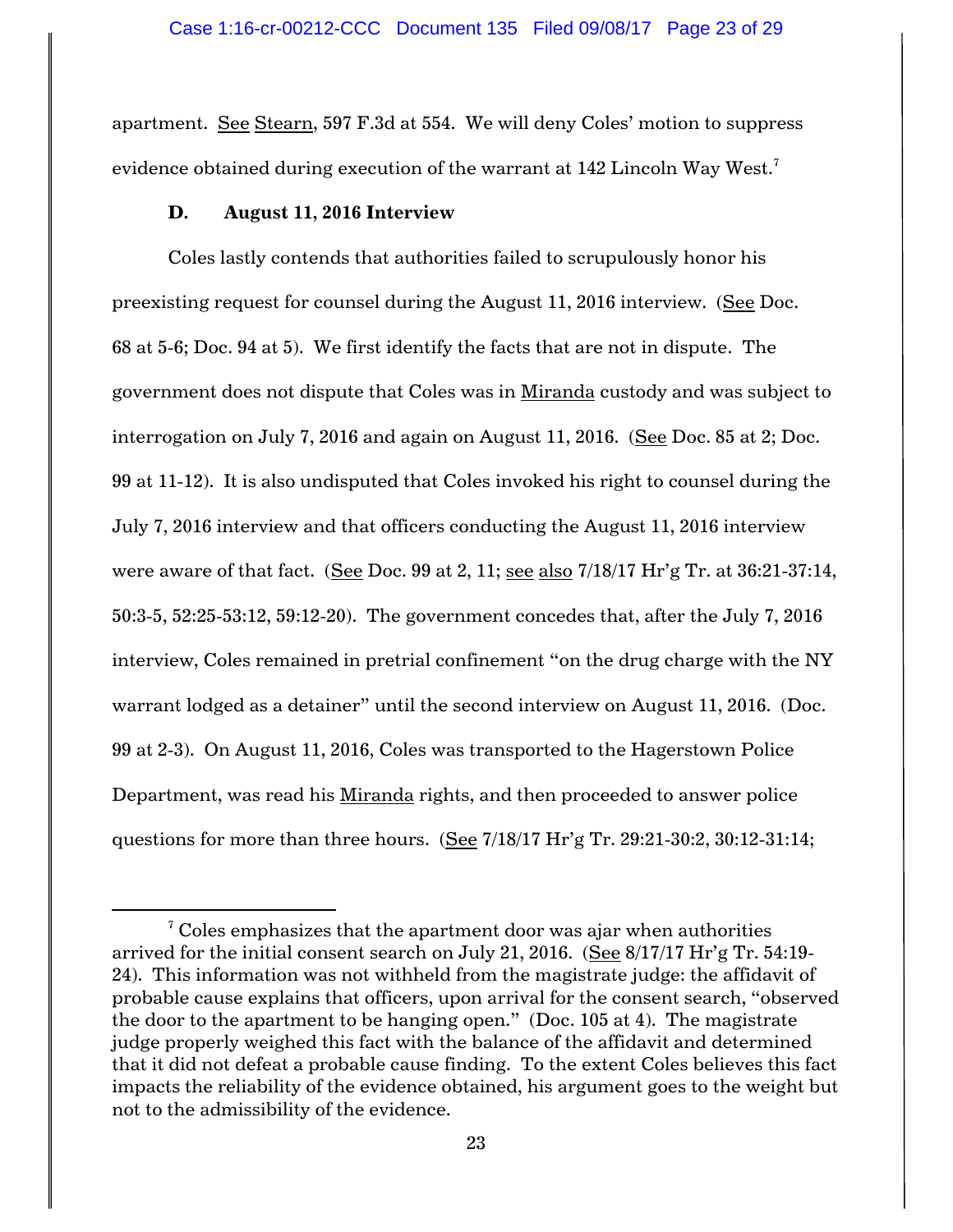see also 7/18/17 Hr'g Def. Ex. 106). Coles asserts that Trooper Cox and Agent Kierzkowski violated the Fifth Amendment by resuming interrogation on August 11, 2016 after Coles invoked his Miranda rights during the earlier interview.

Statements made by a suspect during custodial interrogation are admissible only if police apprised the suspect of his or her rights under Miranda v. Arizona, 384 U.S. 436 (1966), and the suspect chose to waive them knowingly and voluntarily. Id. at 444, 475. When a suspect invokes the right to counsel, police must immediately cease interrogation until counsel is present. Edwards v. Arizona, 451 U.S. 477, 484- 85 (1981). The Supreme Court in  $Edwards$  established a presumption that once a suspect invokes his right to counsel, any subsequent Miranda waiver is involuntary until counsel is present or the suspect himself initiates communication, exchanges, or conversation. Arizona v. Roberson, 486 U.S. 675, 680-81 (1988). The Edwards presumption "is not offense specific." McNeil v. Wisconsin, 501 U.S. 171, 177 (1991) (citing Roberson, 486 U.S. at 682-83). Accordingly, "[o]nce a suspect invokes the Miranda right to counsel for interrogation regarding one offense, he may not be reapproached regarding *any* offense unless counsel is present." Id.

The Court delimited the scope of the Edwards presumption in Maryland v. Shatzer, 559 U.S. 98 (2010), explaining that its prophylaxis cannot extend into perpetuity. The Shatzer case tasked the Court to consider whether and under what circumstances a break in custody terminates Edwards' protections. The Court held that, when a suspect invokes the right to counsel during custodial interrogation but is subsequently released from Miranda custody for a period of 14 days, the Edwards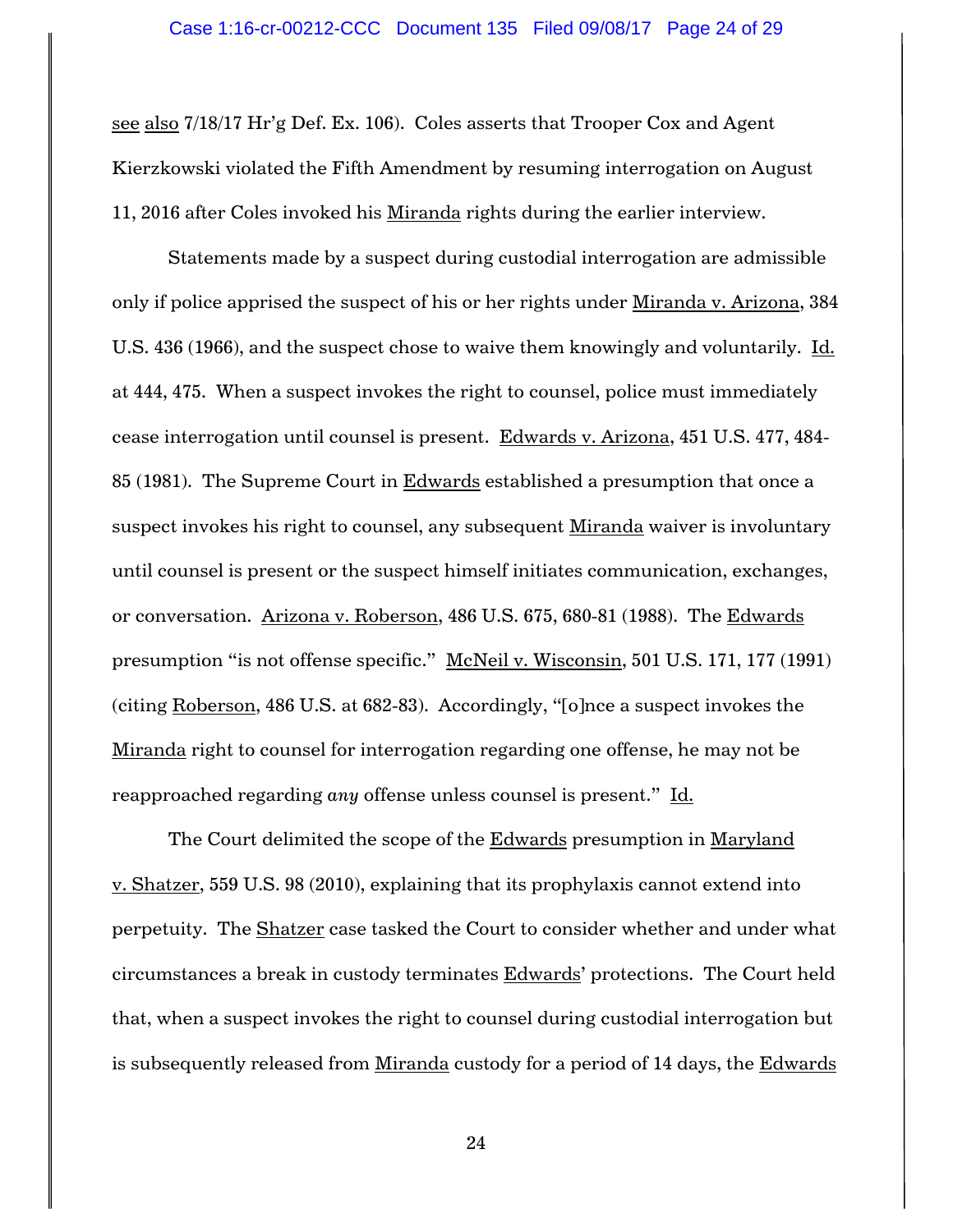presumption dissolves. Id. at 109-10. The government channels Shatzer *sub judice*, emphasizing that 35 days separate Coles' July 7, 2016 request for counsel and his August 11, 2016 interview. (Doc. 99 at 11-12). Careful review of Shatzer's *ratio decidendi* establishes that its rule is inapplicable in Coles' case.

We begin with the facts of Shatzer. In August of 2003, a detective attempted to interview Shatzer concerning allegations of sexual abuse. Shatzer, 559 U.S. at 100-01. At the time, Shatzer was serving a state prison sentence for an unrelated conviction. See id. He invoked his right to counsel, and the detective terminated the interview. Id. at 101. Two years and six months later, while Shatzer was still incarcerated, authorities reopened the abuse cause and a new detective sought to interrogate him. Id. This time, Shatzer waived his Miranda rights and provided several incriminating statements over the course of two subsequent interviews. Id. at 101-02. Shatzer later relied on Edwards in attempt to suppress the inculpatory statements. See id. at 102. The trial court denied Shatzer's motion, concluding that he had experienced a break in Miranda custody sufficient to override the Edwards presumption. Id. at 103. The state appeals court disagreed, finding that even if a "break-in-custody" exception existed, returning to general population was not an adequate break. Id.

The Supreme Court granted *certiorari*. The Court promulgated two new Miranda rules in the course of rejecting Shatzer's argument. The Court resolved *first*, that a 14-day break in Miranda custody will suffice to release the Edwards presumption, id. at 109-10; and, *second*, that a state prisoner's return to general population qualifies as a break in custody for purposes of this new rule, id. at 112-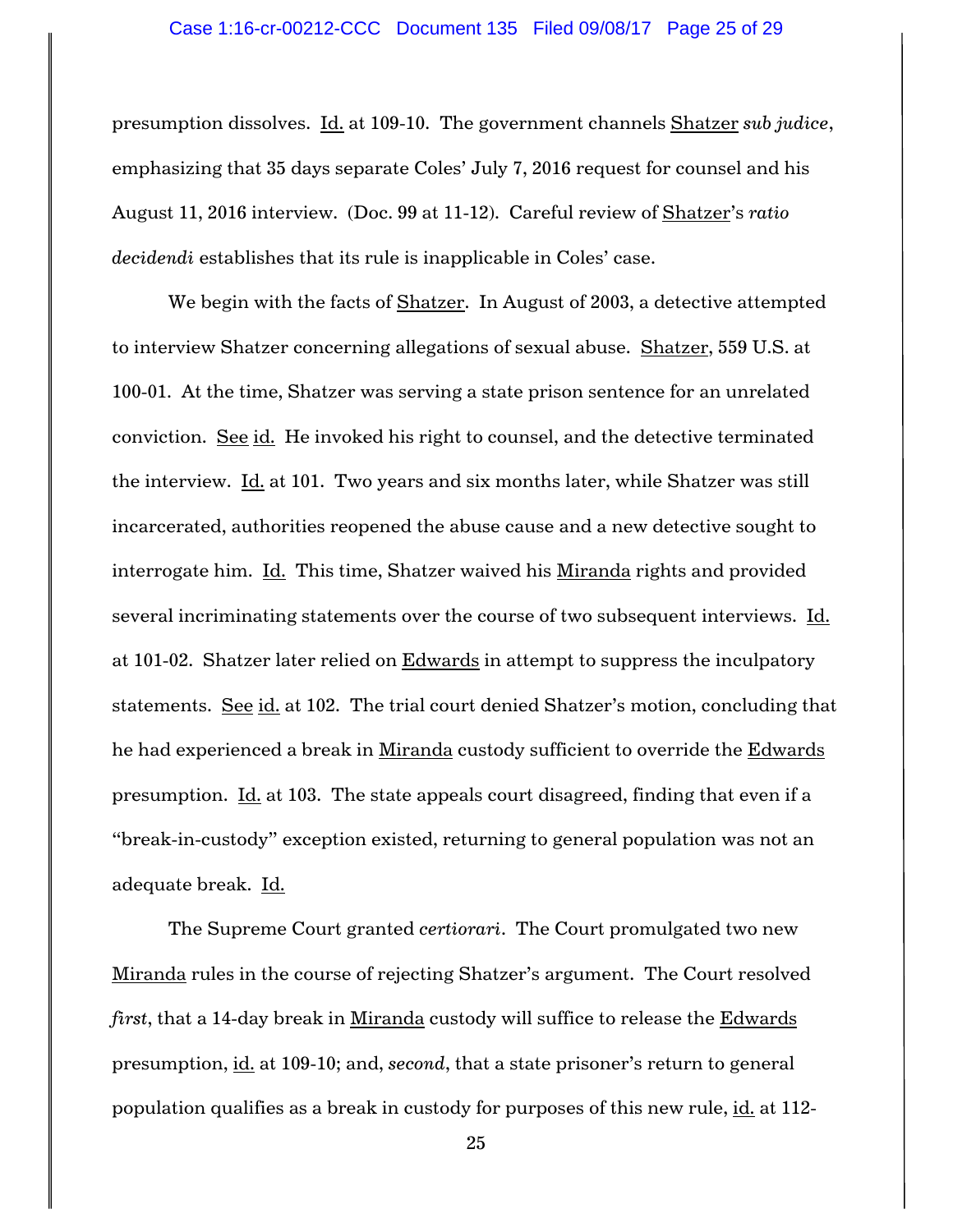14. The Court held that a 14-day period accords a suspect "plenty of time . . . to get reacclimated to his normal life, to consult with friends and counsel, and to shake off any residual coercive effects of his prior custody." Id. at 110. In reaching its second conclusion, the Court observed that, for a suspect incarcerated pursuant to a prior conviction, a return to general population is a return to "normal life" as that person knows it. Id. at 113-14.

The Shatzer Court did not expressly conclude that return to general population breaks Miranda custody *only* for sentenced prisoners. But the Court explicitly based its holding on the distinction between post-conviction incarceration and pretrial detention. In finding that sentenced prisoners are not exposed to the same coercive pressures attending Miranda custody, the Court emphasized that interrogated prisoners who return to general population resume a daily routine in the place where they live and "regain the degree of control they had over their lives prior to" questioning. Id. at 113. The opposite is true for pretrial detainees. Most illuminative is the Court's comparative discussion of coercive pressure:

> Their detention, moreover, is relatively disconnected from their prior unwillingness to cooperate in an investigation. The former interrogator has no power to increase the duration of incarceration, which was determined at sentencing. And even where the possibility of parole exists, the former interrogator has no apparent power to decrease the time served. This is in stark contrast to the circumstances faced by the defendants in Edwards, Roberson, and Minnick, whose continued detention as suspects rested with those controlling their interrogation, and who confronted the uncertainties of what final charges they would face, whether they would be convicted, and what sentence they would receive.

Id. at 113-14.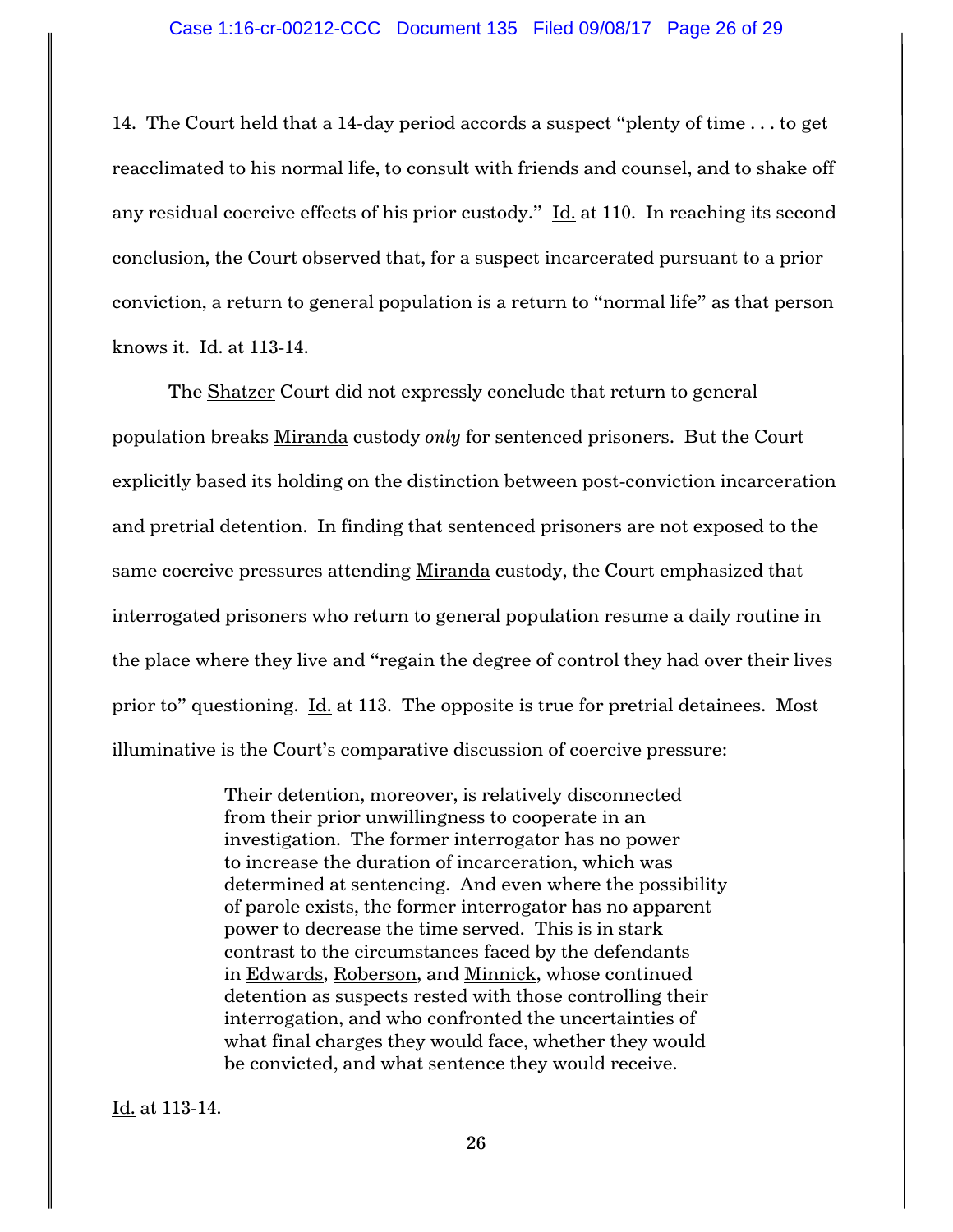This language evinces the Court's view that sentenced prisoners are distinct from pretrial detainees for purposes of **Edwards'** presumption of involuntariness. Indeed, the Court seemed to signal as much by defining the paradigmatic Edwards case as one in a pretrial posture:

> That is a case in which the suspect has been arrested for a particular crime and is held in uninterrupted pretrial custody while that crime is being actively investigated. After the initial interrogation, and up to and including the second one, he remains cut off from his normal life and companions, "thrust into" and isolated in an "unfamiliar," "police-dominated atmosphere," where his captors "appear to control his fate."

Id. at 106 (internal citations and alterations omitted) (quoting Illinois v. Perkins, 496 U.S. 292, 297 (1990); Miranda, 384 U.S. at 456-57). Nearly every court to address this question in Shatzer's wake has concluded that a pretrial detainee is subject to the rule of <u>Edwards</u> and not the exception of <u>Shatzer</u>.<sup>8</sup>

We conclude that Coles did not experience a break in Miranda custody when he was returned to pretrial detention for 35 days between interrogations. Detainees like Coles remain vulnerable—and increasingly so—to the coercive

 $\overline{a}$ 

 $8$  See, e.g., United States v. McIntosh, No. 1:13-CR-18, 2014 WL 7642345, at  $*6$ (N.D. Ga. Dec. 17, 2014), adopted in relevant part by 2015 WL 224745, at \*1 (N.D. Ga. Jan. 15, 2015); United States v. Doe, No. 12-52, 2012 WL 5364269, at \*8 n.11 (W.D. La. Oct. 1, 2012), adopted by 2012 WL 5364266 (W.D. La. Oct. 31, 2012); United States v. Hollister, No. 12-CR-13, 2012 WL 4076170, at \*3-7 (D. Minn. Sept. 14, 2012); Trotter v. United States, 121 A.3d 40, 47-49 (D.C. Ct. App. 2015); but see United States v. May, No. 14-136, 2014 WL 6775283, at \*7-8 (D. Minn. Dec. 4, 2014) (applying Shatzer to pretrial detainee without acknowledging distinction between pretrial and postconviction status); Commonwealth v. Champney, 161 A.3d 265, 282-84 (Pa. Super. Ct. 2017) (concluding that pretrial detention does not preclude Shatzer break in custody).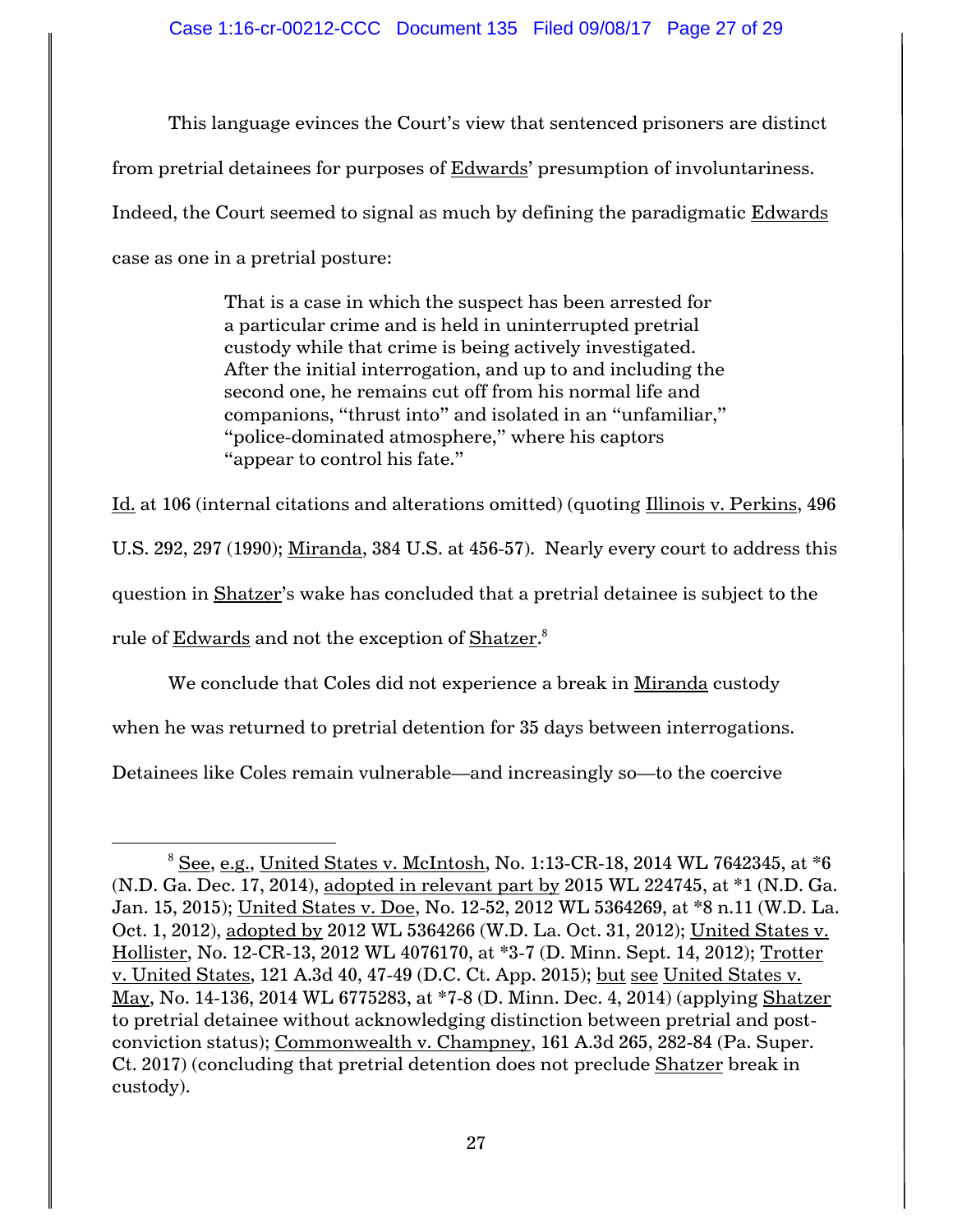pressures of continued confinement. Coles' fate rested, at least to a degree, in the hands of his interrogators. Indeed, both Trooper Cox and Agent Kierzkowski repeatedly insisted throughout the August 11, 2016 interview that they had *some*  ability to help Coles alleviate his exposure. (See generally 7/18/17 Hr'g Def. Ex. 106). The charges Coles would face, whether he would be convicted, and what sentence he could receive were uncertain.<sup>9</sup>

The August 11, 2016 interrogation concerned the same subject matter, and involved the same trooper, as the July 7, 2016 interview during which Coles invoked his right to counsel. The only difference is that, at the time of the second interview, Coles had been subject for 35 days to the "mounting coercive pressure of prolonged police custody." Shatzer, 559 U.S. at 105 (quoting Roberson, 486 U.S. at 686). All of these factors coalesce to render Coles' uncounseled  $\underline{\text{Miranda}}$  waiver involuntary. $^{10}$ Consequently, we conclude that Coles' statements on August 11, 2016 were obtained in violation of the Fifth Amendment. We will grant Coles' motion to suppress these statements.

 $\overline{a}$ 

 $9$  We acknowledge that, at the time of the second interview, a federal grand jury had already returned the instant indictment charging Coles with conspiracy, drug offenses, and firearms offenses. (See Doc. 1). The court's review of the entire August 11, 2016 interrogation video reveals that the officers' questions principally concerned the ongoing homicide investigation. Whether charges will be filed in that case remains an open question.

<sup>&</sup>lt;sup>10</sup> Coles asserts, assuming *arguendo* that **Edwards** does not apply, that the purported waiver of his Miranda rights on August 11, 2016 was not clear and unequivocal. (Doc. 94 at 5). In view of the above conclusion, we need not address this argument.